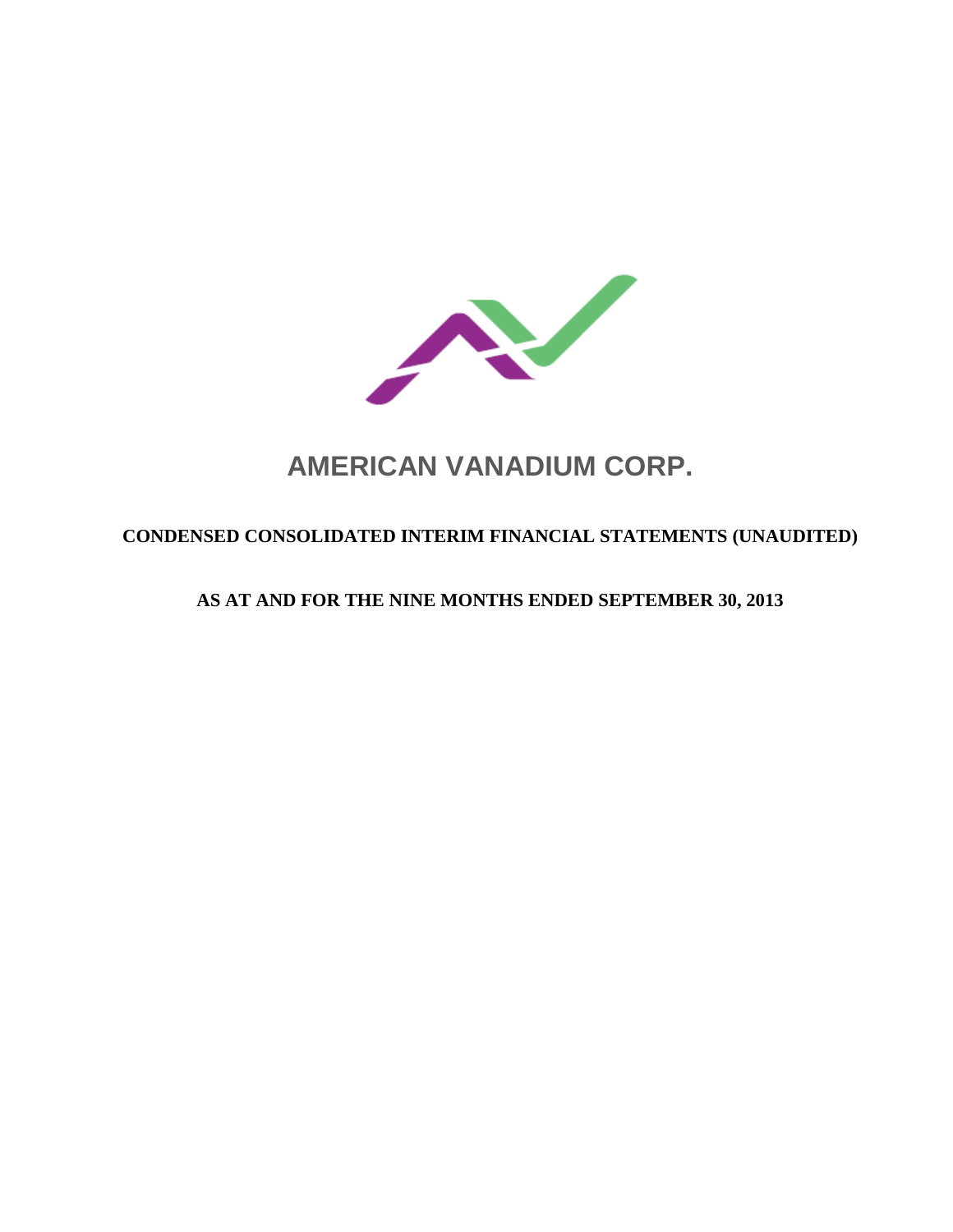# **Management's Comments on Unaudited Financial Statements**

The accompanying unaudited condensed consolidated interim financial statements of American Vanadium Corp. (the "Company") as at and for the nine months ended September 30, 2013 have been prepared by management and approved by the Board of Directors of the Company. These financial statements have not been reviewed by the Company's external auditors.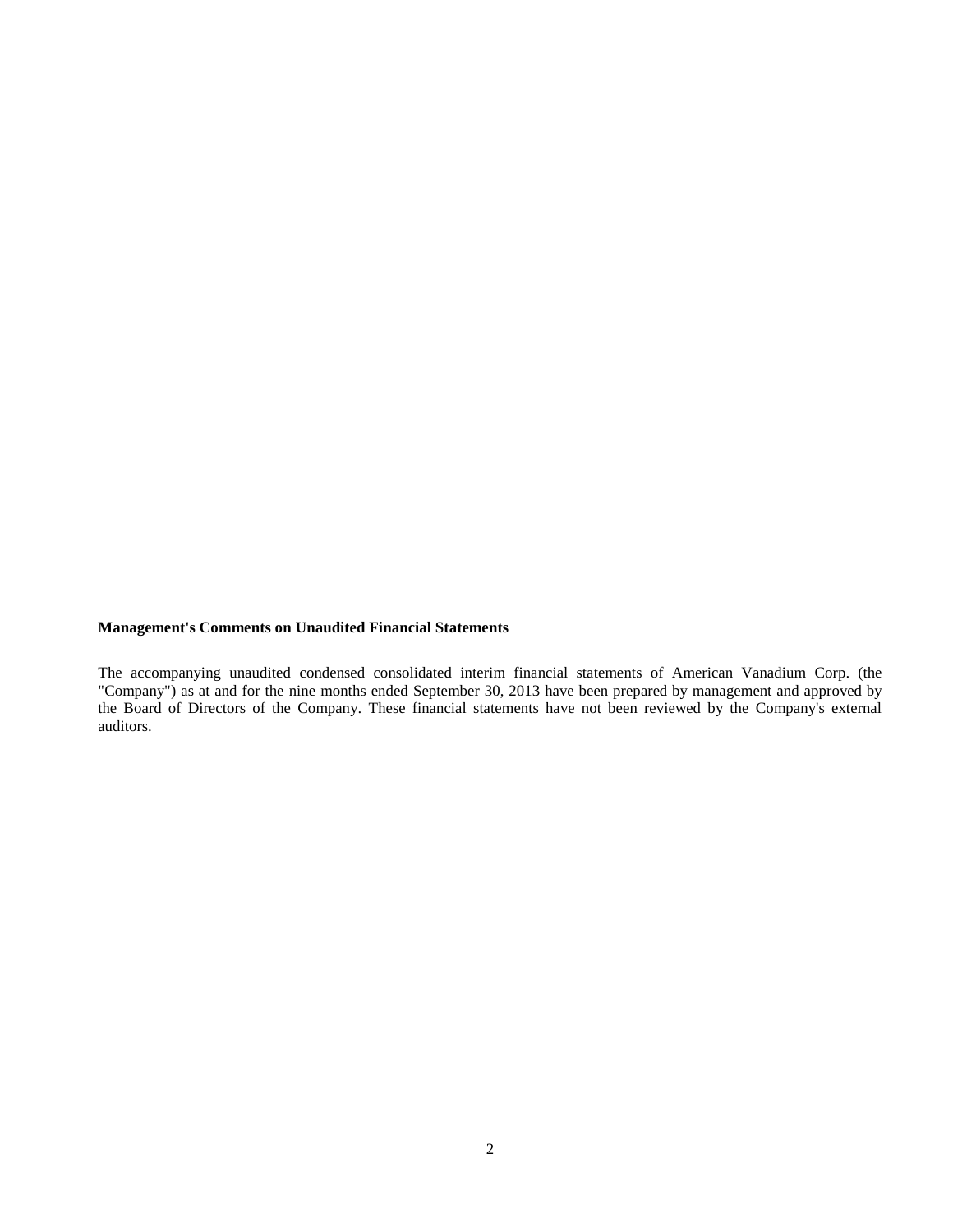#### **AMERICAN VANADIUM CORP.**  CONDENSED CONSOLIDATED INTERIM BALANCE SHEETS (UNAUDITED) IN CANADIAN DOLLARS

|                                                              | September 30   | December 31       |
|--------------------------------------------------------------|----------------|-------------------|
|                                                              | 2013           | 2012              |
|                                                              | \$             | \$                |
|                                                              |                | Restated (Note 3) |
| <b>ASSETS</b>                                                |                |                   |
| <b>Current assets</b>                                        |                |                   |
| Cash                                                         | 3,398,134      | 1,716,318         |
| Amounts receivable                                           | 32,049         | 42,328            |
| Prepaid expenses                                             | 198,416        | 89,416            |
| Income tax receivable                                        |                | 102,035           |
| Total current assets                                         | 3,628,599      | 1,950,097         |
| Equipment (Note 4)                                           | 62,152         | 74,231            |
| Reclamation deposit                                          | 150,481        | 145,311           |
| Deferred engineering management expense and deposit (Note 5) | 576,902        | 557,080           |
| Mineral properties (Note 5)                                  | 1,731,077      | 1,922,167         |
| <b>Total assets</b>                                          | 6,149,211      | 4,648,886         |
| <b>LIABILITIES AND SHAREHOLDERS' EQUITY</b>                  |                |                   |
| <b>Current liabilities</b>                                   |                |                   |
| Accounts payable and accrued liabilities                     | 1,936,580      | 1,271,194         |
| <b>Total liabilities</b>                                     | 1,936,580      | 1,271,194         |
|                                                              |                |                   |
| <b>Shareholders' equity</b>                                  |                |                   |
| Share capital (Note 6)                                       | 22,262,042     | 17,461,187        |
| <b>Equity reserves</b><br>Deficit                            | 3,183,334      | 2,876,809         |
|                                                              | (21, 232, 745) | (16,960,304)      |
| <b>Total shareholders' equity</b>                            | 4,212,631      | 3,377,692         |
| Total liabilities and shareholders' equity                   | 6,149,211      | 4,648,886         |

### **Basis of presentation and continuance of operations (Note 2)**

**Commitments and contingencies (Note 12)**

**Events after the reporting period (Note 13)**

**On behalf of the Board:**

*Signed: "William Radvak"* Director *Signed: "Brian E. Bayley"* Director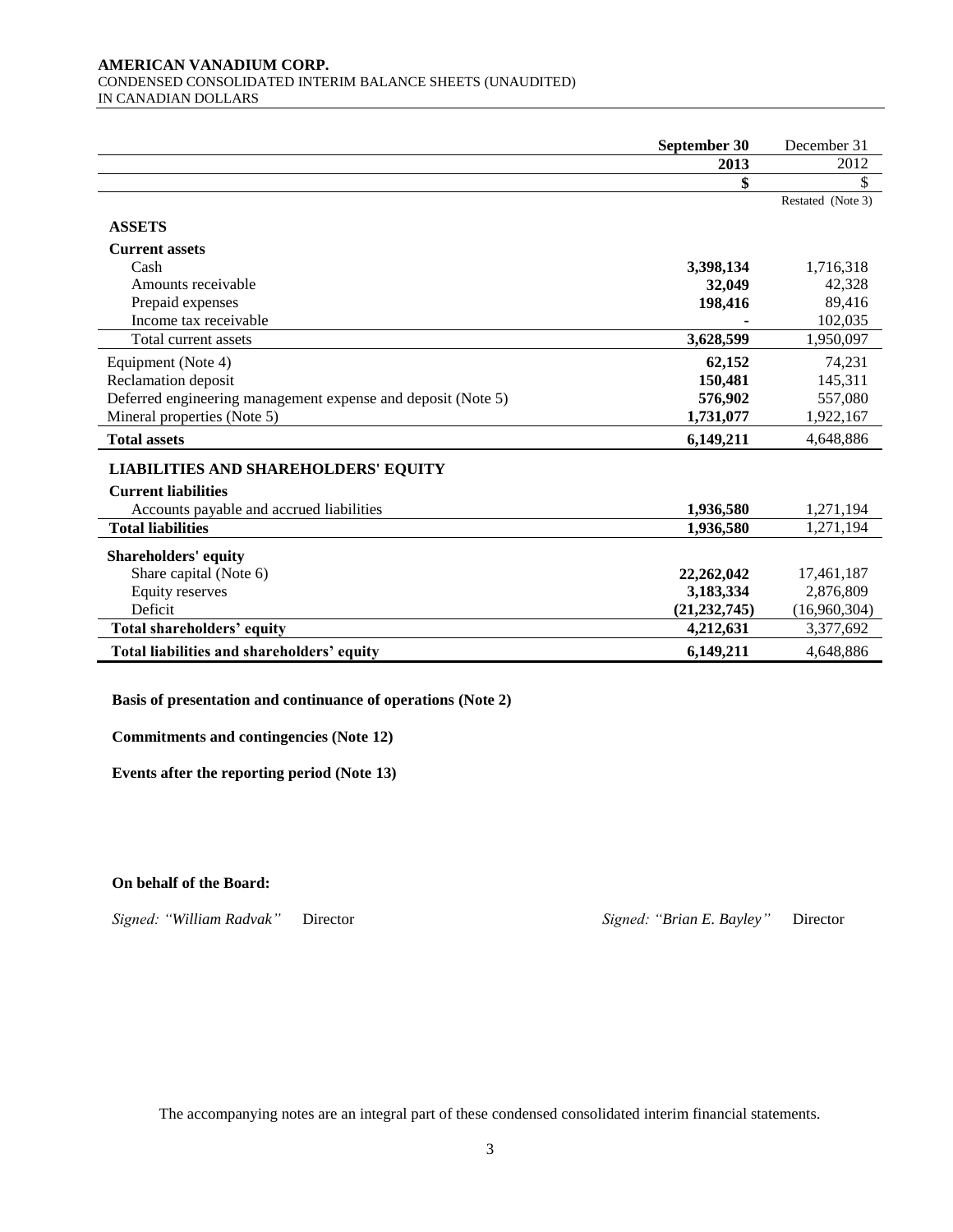#### **AMERICAN VANADIUM CORP.**  CONDENSED CONSOLIDATED INTERIM STATEMENTS OF COMPREHENSIVE LOSS (UNAUDITED) IN CANADIAN DOLLARS

|                                                        | <b>Three Months Ended</b><br>September 30 |                   | Nine Months Ended<br>September 30 |                   |
|--------------------------------------------------------|-------------------------------------------|-------------------|-----------------------------------|-------------------|
|                                                        | 2013                                      | 2012              | 2013                              | 2012              |
|                                                        | \$                                        | \$                | \$                                | \$                |
|                                                        |                                           | Restated (Note 3) |                                   | Restated (Note 3) |
| <b>Exploration and evaluation expenses (Note 5)</b>    | (772, 633)                                | (1,238,299)       | (2,646,368)                       | (3,625,056)       |
| General and administrative expenses:                   |                                           |                   |                                   |                   |
| Salaries and benefits                                  | 185,230                                   | 174,653           | 570,362                           | 691,505           |
| Consulting (Note 7)                                    | 160,971                                   | 131,644           | 407,730                           | 376,223           |
| Office facilities and administrative services (Note 7) | 50,430                                    | 47,642            | 145,213                           | 142,923           |
| Travel                                                 | 47,810                                    | 42,034            | 140,246                           | 199,344           |
| Investor relations and shareholder information         | 38,542                                    | 24,215            | 115,177                           | 104,387           |
| Stock-based compensation                               | 29,690                                    | 41,620            | 47,457                            | 317,048           |
| Office and sundry                                      | 23,409                                    | 26,524            | 76,389                            | 70,623            |
| Audit and legal                                        | 22,516                                    | 35,763            | 93,058                            | 86,316            |
| Transfer agent, listing and filing fees                | 12,284                                    | 8,218             | 47,888                            | 61,868            |
| Amortization                                           | 7,942                                     | 5,532             | 22,747                            | 15,066            |
| Total general and administrative expenses              | (578, 824)                                | (537, 845)        | (1,666,267)                       | (2,065,303)       |
| Foreign exchange gain (loss)                           | 10,985                                    | (10,204)          | 31,386                            | (22, 686)         |
| Interest income                                        | 199                                       | 1,814             | 1,350                             | 8,347             |
| Loss before income taxes                               | (1,340,273)                               | (1,784,534)       | (4,279,899)                       | (5,704,698)       |
| <b>Current income tax recovery</b>                     | 7,458                                     |                   | 7,458                             |                   |
| Net comprehensive loss                                 | (1,332,815)                               | (1,784,534)       | (4,272,441)                       | (5,704,698)       |
| Basic and diluted loss per share (Note 11)             | (0.04)                                    | (0.06)            | (0.12)                            | (0.21)            |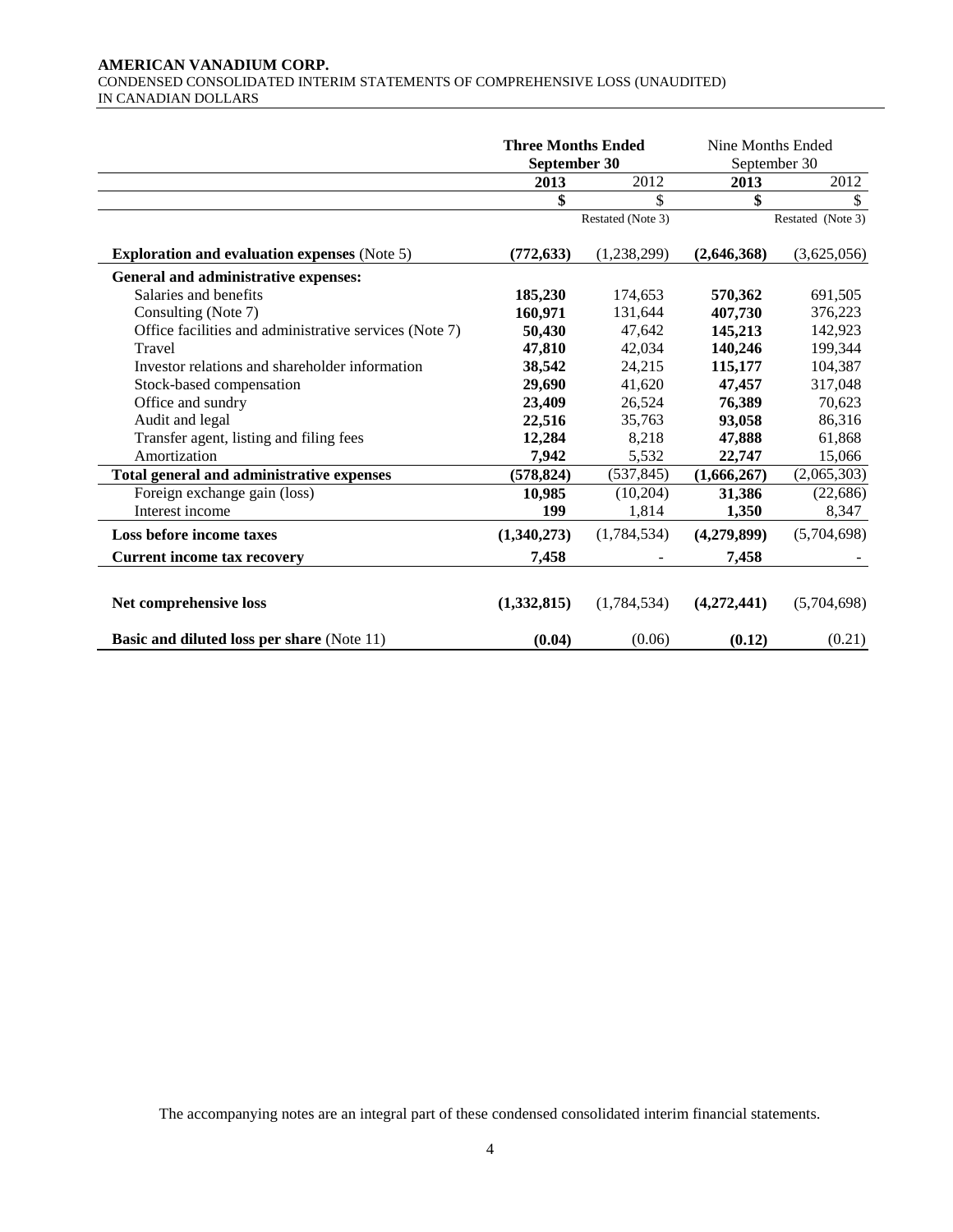#### **AMERICAN VANADIUM CORP.**

CONDENSED CONSOLIDATED INTERIM STATEMENTS OF CHANGES IN SHAREHOLDERS' EQUITY (UNAUDITED) IN CANADIAN DOLLARS

|                                                 | <b>Share</b> | <b>Equity</b>   |                |              |
|-------------------------------------------------|--------------|-----------------|----------------|--------------|
|                                                 | Capital      | <b>Reserves</b> | <b>Deficit</b> | <b>Total</b> |
|                                                 |              |                 | \$             | S            |
| Balance, January 1, 2012 (Note 3)               | 14,058,111   | 2,339,450       | (9,688,176)    | 6,709,385    |
| Exercise of stock options                       | 121,994      | (51,994)        |                | 70,000       |
| Performance shares                              | 70,000       |                 |                | 70,000       |
| Private placements, net of share issuance costs | 1,687,235    | 225,811         |                | 1,913,046    |
| Stock-based compensation                        |              | 317,048         |                | 317,048      |
| Net comprehensive loss for the period           |              |                 | (5,704,698)    | (5,704,698)  |
| Balance, September 30, 2012 (Note 3)            | 15,937,340   | 2,830,315       | (15,392,874)   | 3,374,781    |
| Private placements, net of share issuance costs | 1,523,847    | 28,762          |                | 1,552,609    |
| Stock-based compensation                        |              | 17,732          |                | 17,732       |
| Net comprehensive loss for the period           |              |                 | (1,567,430)    | (1,567,430)  |
| Balance, December 31, 2012 (Note 3)             | 17,461,187   | 2,876,809       | (16,960,304)   | 3,377,692    |
| Private placements, net of share issuance costs | 4,744,704    | 277,943         |                | 5,022,647    |
| Exercise of stock options                       | 56,151       | (18, 875)       |                | 37,276       |
| Stock-based compensation                        |              | 47,457          |                | 47,457       |
| Net comprehensive loss for the period           |              |                 | (4,272,441)    | (4,272,441)  |
| Balance, September 30, 2013                     | 22, 262, 042 | 3,183,334       | (21, 232, 745) | 4,212,631    |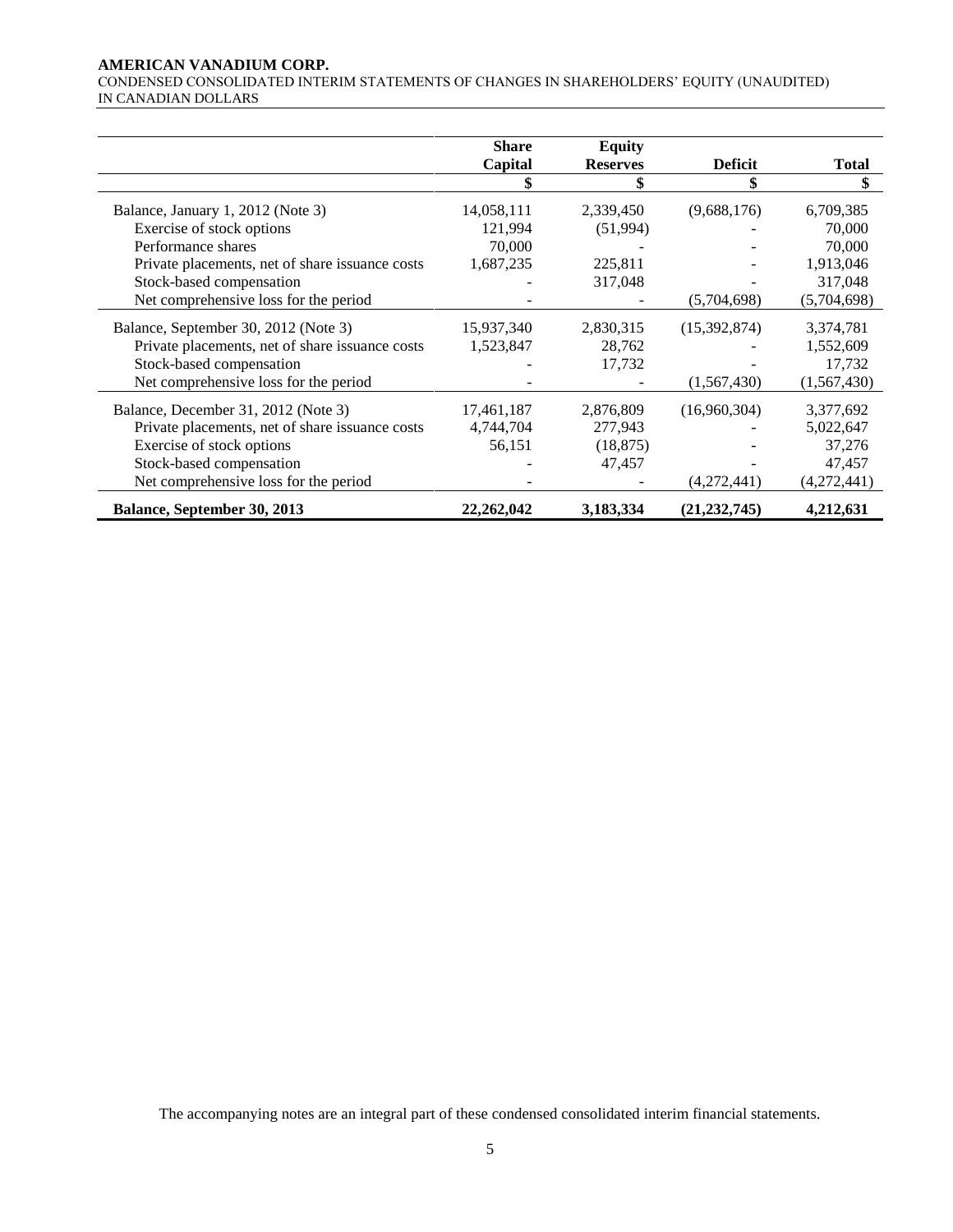#### **AMERICAN VANADIUM CORP.**  CONDENSED CONSOLIDATED INTERIM STATEMENTS OF CASH FLOWS (UNAUDITED) IN CANADIAN DOLLARS

|                                                         | <b>Nine Months</b><br><b>Ended</b><br>September 30 | Nine Months<br>Ended<br>September 30 |
|---------------------------------------------------------|----------------------------------------------------|--------------------------------------|
|                                                         | 2013                                               | 2012                                 |
|                                                         | \$                                                 | $\mathbb{S}$                         |
|                                                         |                                                    | Restated (Note 3)                    |
| <b>CASH FLOWS FROM OPERATING ACTIVITIES</b>             |                                                    |                                      |
| Net comprehensive loss                                  | (4,272,441)                                        | (5,704,698)                          |
| Items not involving cash:                               |                                                    |                                      |
| Write-off of water rights                               | 390,338                                            |                                      |
| Stock-based compensation                                | 47,457                                             | 317,048                              |
| Unrealized foreign exchange (gain) loss                 | (24,790)                                           | 6,565                                |
| Amortization                                            | 22,747                                             | 15,066                               |
| Salaries and benefits settled by issuance of shares     |                                                    | 70,000                               |
| Changes in non-cash working capital balances:           |                                                    |                                      |
| Accounts payable and accrued liabilities                | 665,386                                            | (108, 542)                           |
| Prepaid expenses                                        | (109,000)                                          | (7,026)                              |
| Income tax receivable                                   | 102,035                                            | 165,669                              |
| Amounts receivable                                      | 10,279                                             | 86,785                               |
| Deferred engineering management expense and deposit     |                                                    | 528,861                              |
| Non-operating income:                                   |                                                    |                                      |
| Interest income                                         | (1,350)                                            | (8, 347)                             |
| Net cash used in operating activities                   | (3,169,339)                                        | (4,638,619)                          |
| <b>CASH FLOWS FROM INVESTING ACTIVITIES</b>             |                                                    |                                      |
| Mineral property acquisition costs                      | (199, 248)                                         | (193, 569)                           |
| Purchase of equipment                                   | (10, 668)                                          | (17,060)                             |
| Interest income                                         | 1,151                                              | 8,347                                |
| Increase in reclamation deposit                         |                                                    | (62,980)                             |
| Net cash used in by investing activities                | (208, 765)                                         | (265, 262)                           |
| <b>CASH FLOWS FROM FINANCING ACTIVITIES</b>             |                                                    |                                      |
| Proceeds from issuance of shares, net of issuance costs | 5,059,920                                          | 1,983,046                            |
|                                                         |                                                    |                                      |
| Net cash provided by financing activities               | 5,059,920                                          | 1,983,046                            |
| Change in cash for the period                           | 1,681,816                                          | (2,920,835)                          |
| Cash, beginning of period                               | 1,716,318                                          | 4,245,438                            |
| Cash, end of period                                     | 3,398,134                                          | 1,324,603                            |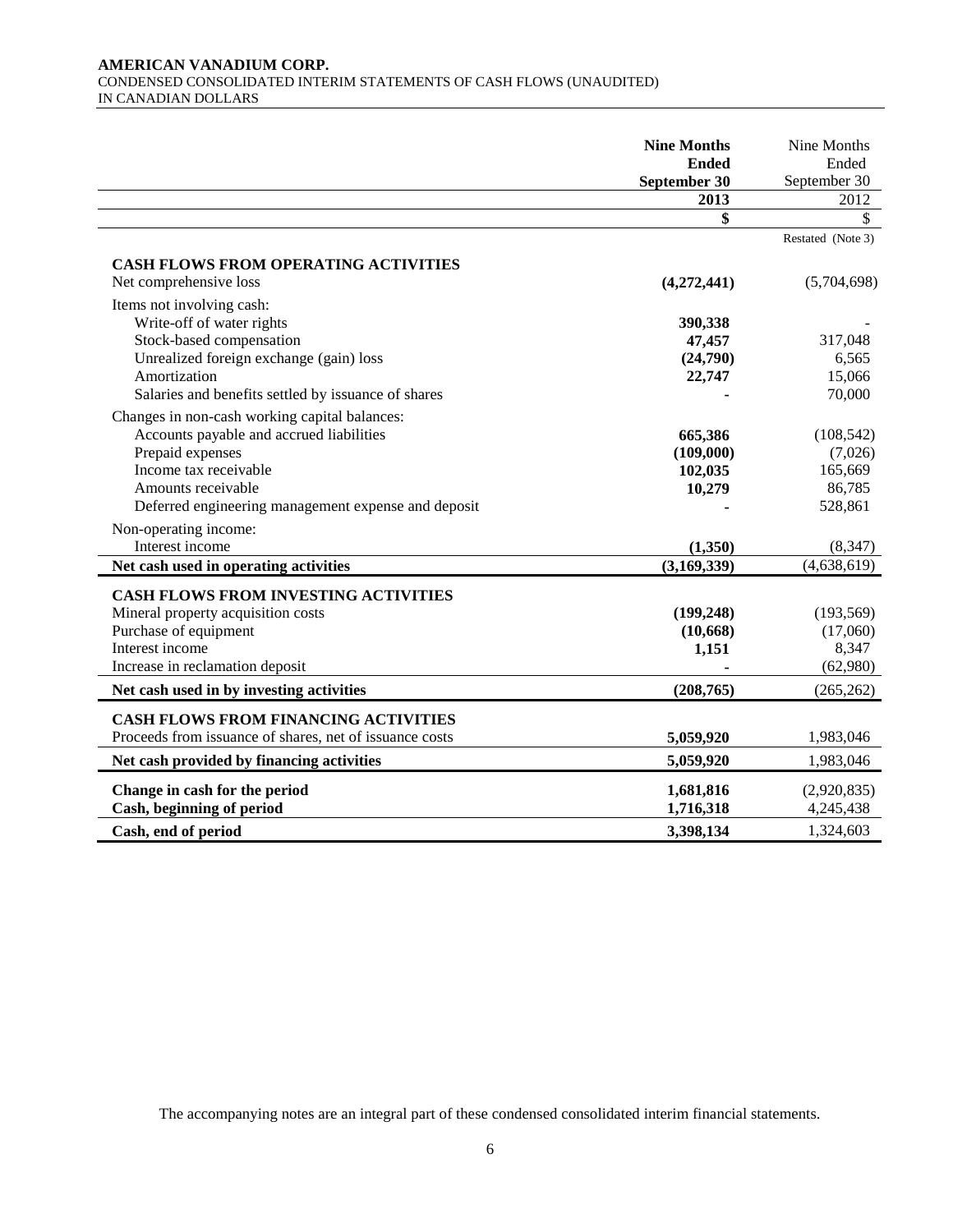# **1. NATURE OF OPERATIONS**

American Vanadium Corp. (the "Company"), incorporated under the *Canada Business Corporations Act*, has title to strategic vanadium properties in the State of Nevada. The Company completed a feasibility study on its flagship Gibellini Property ("Gibellini"). The Company is actively developing the Gibellini with plans to construct and operate the mine in the future, subject to obtaining necessary regulatory approvals, financing and supply arrangements.

The Company entered into a Memorandum of Understanding in February 2013 with Gildemeister Energy Solutions, Cellstrom GmbH ("Gildemeister") of Germany under which it is contemplated that American Vanadium will provide a long-term supply of vanadium electrolyte with stable pricing to Gildemiester. Pursuant to that Memorandum of Understanding, the Company has entered into a master sales agreement with Gildemeister whereby the Company will market and sell Gildemeister's CellCube vanadium redox flow batteries in North America.

The address of the Company's principal place of business is Suite #910, 800 W. Pender Street, Vancouver, British Columbia, Canada, and its shares trade on the TSX-Venture Exchange (the "Exchange") under the symbol "AVC" and are quoted on the OTCQX under the symbol "AVCVF".

# **2. BASIS OF PRESENTATION AND CONTINUANCE OF OPERATIONS**

#### **Statement of compliance**

These unaudited condensed consolidated interim financial statements, including comparative periods, have been prepared using accounting policies consistent with International Financial Reporting Standards ("IFRS") and in accordance with International Accounting Standard ("IAS") 34 "Interim Financial Reporting". These financial statements should be read in conjunction with the Company's audited consolidated financial statements for the year ended December 31, 2012.

Significant accounting policies and the applicable basis of measurement used in the preparation of these unaudited condensed consolidated interim financial statements are described in Note 3.

These condensed consolidated interim financial statements were authorized by the Board of Directors on November 21, 2013.

#### **Going concern**

These condensed consolidated interim financial statements have been prepared on the assumption that the Company will continue on a going concern basis. The Company has generally incurred net losses and negative operating cash flows since its inception, and the ability of the Company to continue as a going concern depends upon its ability to develop profitable operations and to continue to raise adequate financing. Management is marketing Gildemeister's CellCube vanadium redox flow batteries, which may provide some operating cash flow, but as this activity is still in a start-up phase, the Company is solely dependent upon its ability to raise funds in capital markets to meet its operating requirements and to finance the permitting and development of Gibellini.

There can be no assurance that the Company will be able to develop profitable operations or continue to raise additional funds, in which case the Company may be unable to meet its financial obligations. Should the Company be unable to generate funds from its assets and discharge its liabilities in the normal course of business, the net realizable value of its assets may be materially less than the amounts recorded on the balance sheets. The financial statements do not include adjustments to amounts and classifications of assets and liabilities that might be necessary should the Company be unable to continue operations.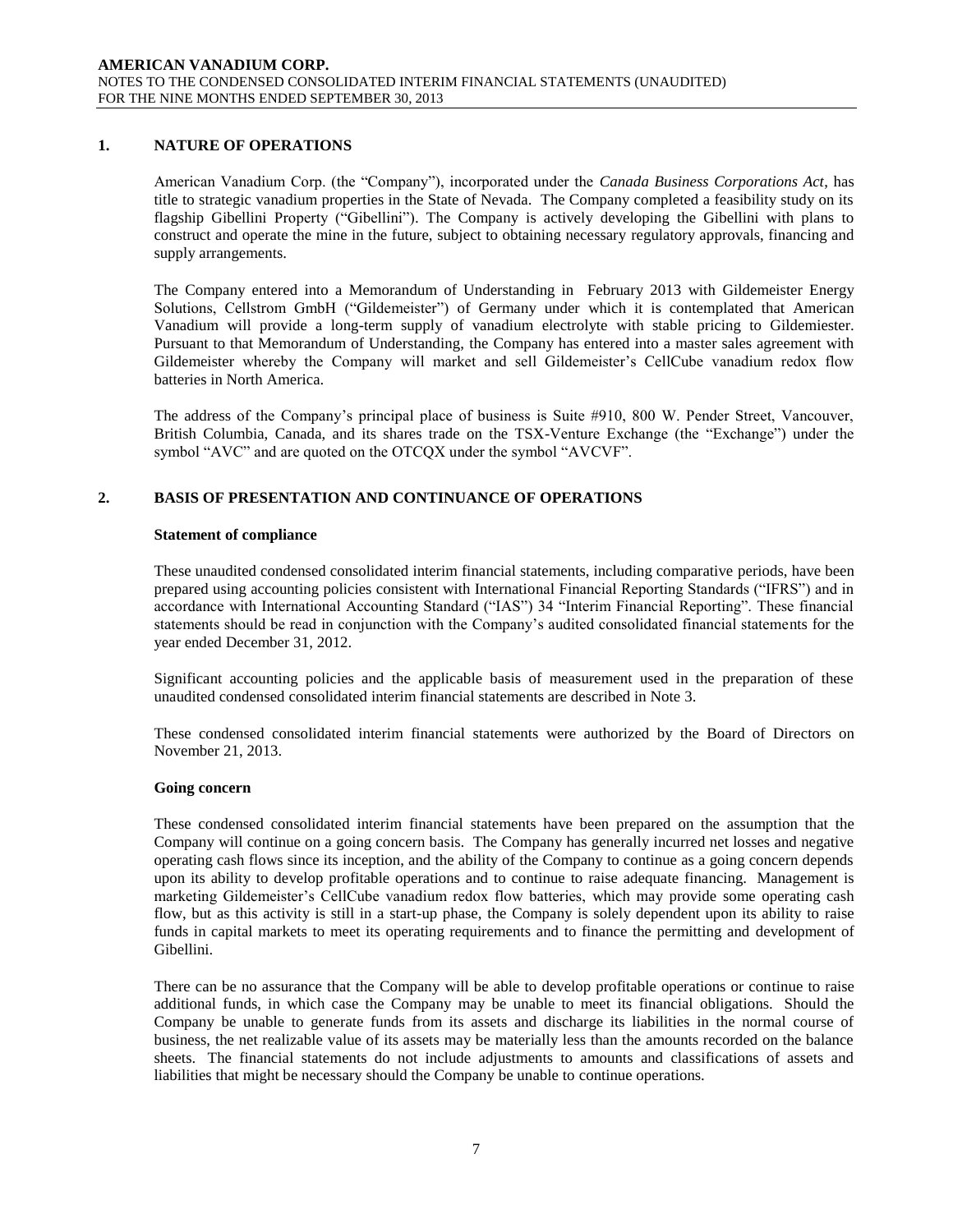The Company's ability to raise additional funds is dependent on favourable conditions in equity and alternative investment markets, which are volatile and subject to significant uncertainty. The Company will continue to identify alternative sources of financing, but anticipates reliance on equity markets in the near term.

As at September 30, 2013, the Company had a working capital of \$1,692,019 and had \$4,212,631 in shareholders' equity.

# **3. SIGNIFICANT ACCOUNTING POLICIES**

#### **Voluntary change in accounting policy**

The Company is party to a long-term engineering, procurement and construction management contract. Payments made pursuant to the contract are initially recorded as a deferred expense asset, which is then amortized on a percentage-of-completion basis in accordance with IAS 11 "Construction Contracts". As at and prior to December 31, 2012, the Company measured percentage-of-completion on the basis of hours spent on the related project by the contractor as a proportion of total expected hours required. Commencing January 1, 2013, the Company now measures percentage-of-completion on the basis of elapsed time since the inception of the contract as a proportion of the estimated duration of the related work. The change in the basis of measurement of percentage-of-completion was made in order to more accurately recognize the Company's contract expense in a reported period.

The change in measurement basis for percentage-of-completion has been applied retrospectively to all periods reported in these condensed consolidated interim financial statements. Although the total expense pursuant to the contract does not change, the timing of recognition of this expense over the life of the contract has resulted in comparative balances being different than those that were previously reported.

The effects of the change in the measurement basis on prior period balances in the balance sheet are as follows:

|                                         | <b>Deferred</b><br><b>Engineering</b><br><b>Management</b><br><b>Expense and</b><br><b>Deposit</b> | <b>Deficit</b> |
|-----------------------------------------|----------------------------------------------------------------------------------------------------|----------------|
|                                         |                                                                                                    |                |
| January 1, 2012, as previously reported | 1,079,390                                                                                          | (9,688,176)    |
| Impact of change in policy              |                                                                                                    |                |
| January 1, 2012, restated               | 1,079,390                                                                                          | (9,688,176)    |

|                                           | <b>Deferred</b><br><b>Engineering</b><br><b>Management</b><br><b>Expense and</b><br><b>Deposit</b> | <b>Deficit</b> |
|-------------------------------------------|----------------------------------------------------------------------------------------------------|----------------|
|                                           |                                                                                                    |                |
| December 31, 2012, as previously reported | 1,776,212                                                                                          | (15,741,172)   |
| Impact of change in policy                | (1,219,132)                                                                                        | (1,219,132)    |
| December 31, 2012, restated               | 557,080                                                                                            | (16,960,304)   |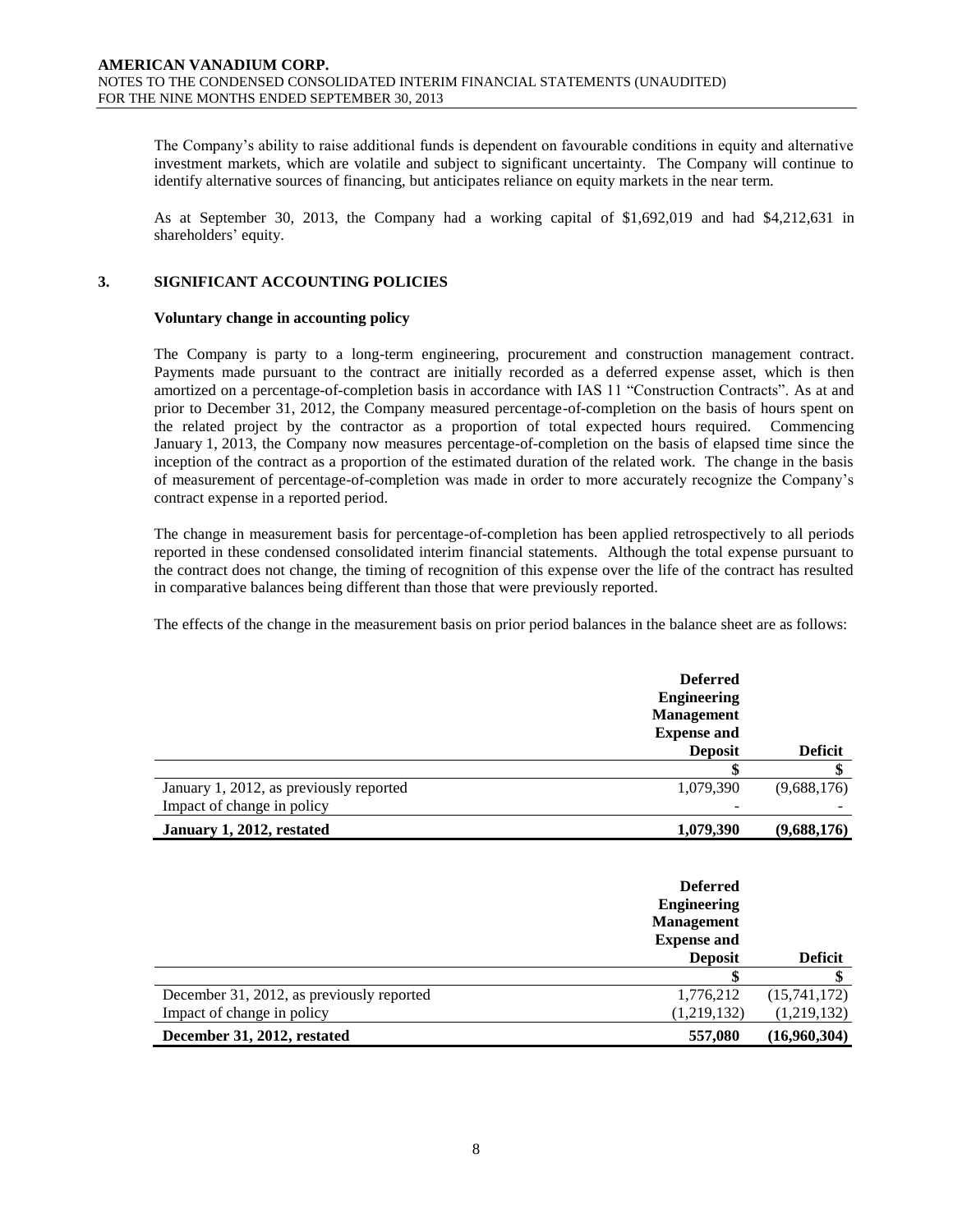The effects of the change in the measurement basis on prior period balances in the statement of comprehensive loss are as follows:

|                                                            | <b>Exploration and</b><br><b>Evaluation</b><br><b>Expenses</b> | Foreign<br><b>Exchange</b><br>Gain (Loss) | <b>Net</b><br><b>Comprehensive</b><br>Loss | <b>Basic and</b><br><b>Diluted</b><br><b>Loss per Share</b> |
|------------------------------------------------------------|----------------------------------------------------------------|-------------------------------------------|--------------------------------------------|-------------------------------------------------------------|
|                                                            |                                                                |                                           | \$                                         |                                                             |
| For the three months ended                                 |                                                                |                                           |                                            |                                                             |
| September 30, 2012, as                                     |                                                                |                                           |                                            |                                                             |
| previously reported                                        | (1,435,879)                                                    | (43, 638)                                 | (2,015,548)                                | (0.07)                                                      |
| Impact of change in policy                                 | 197,580                                                        | 33.434                                    | 231,014                                    | 0.01                                                        |
| For the three months ended<br>September 30, 2012, restated | (1,238,299)                                                    | (10.204)                                  | (1,784,534)                                | (0.06)                                                      |

|                              | <b>Exploration and</b><br><b>Evaluation</b><br><b>Expenses</b> | Foreign<br><b>Exchange</b><br>Loss | <b>Net</b><br>Comprehensive<br>Loss | <b>Basic and</b><br><b>Diluted</b><br><b>Loss per Share</b> |
|------------------------------|----------------------------------------------------------------|------------------------------------|-------------------------------------|-------------------------------------------------------------|
|                              |                                                                |                                    |                                     |                                                             |
| For the nine months ended    |                                                                |                                    |                                     |                                                             |
| September 30, 2012, as       |                                                                |                                    |                                     |                                                             |
| previously reported          | (2,578,755)                                                    | (44, 101)                          | (4,679,812)                         | (0.17)                                                      |
| Impact of change in policy   | (1,046,301)                                                    | 21,415                             | (1,024,886)                         | (0.04)                                                      |
| For the nine months ended    |                                                                |                                    |                                     |                                                             |
| September 30, 2012, restated | (3,625,056)                                                    | (22,686)                           | (5,704,698)                         | (0.21)                                                      |

|                                                   | <b>Exploration and</b><br><b>Evaluation</b><br><b>Expenses</b> | Foreign<br><b>Exchange</b><br>Loss | <b>Net</b><br>Comprehensive<br>Loss | <b>Basic and</b><br><b>Diluted</b><br><b>Loss per Share</b> |
|---------------------------------------------------|----------------------------------------------------------------|------------------------------------|-------------------------------------|-------------------------------------------------------------|
|                                                   | \$                                                             |                                    |                                     |                                                             |
| For the year ended December 31,                   |                                                                |                                    |                                     |                                                             |
| 2012, as previously reported                      | (3,401,386)                                                    | (22, 470)                          | (6,052,996)                         | (0.21)                                                      |
| Impact of change in policy                        | (1,227,731)                                                    | 8,599                              | (1,219,132)                         | (0.04)                                                      |
| For the year ended<br>December 31, 2012, restated | (4,629,117)                                                    | (13, 871)                          | (7, 272, 128)                       | (0.25)                                                      |

Notwithstanding the previously discussed change to accounting policies, these unaudited condensed consolidated interim financial statements have been prepared according to the same accounting policies and are subject to the same areas of judgement, measurement estimates and uncertainties as those disclosed in Note 3 of the Company's audited consolidated financial statements for the year ended December 31, 2012.

#### **Basis of consolidation**

These condensed consolidated interim financial statements include the assets, liabilities, income and expenses of the Company and its wholly-owned U.S. subsidiary, American Vanadium US Inc. All intercompany transactions and balances have been eliminated on consolidation. Unless otherwise indicated, all amounts are reported in Canadian dollars, which is the functional currency of the Company and American Vanadium US Inc.

#### **Basis of measurement**

The balances in these consolidated financial statements have been measured on an historical cost basis, except for cash and short-term investments which are measured at fair value.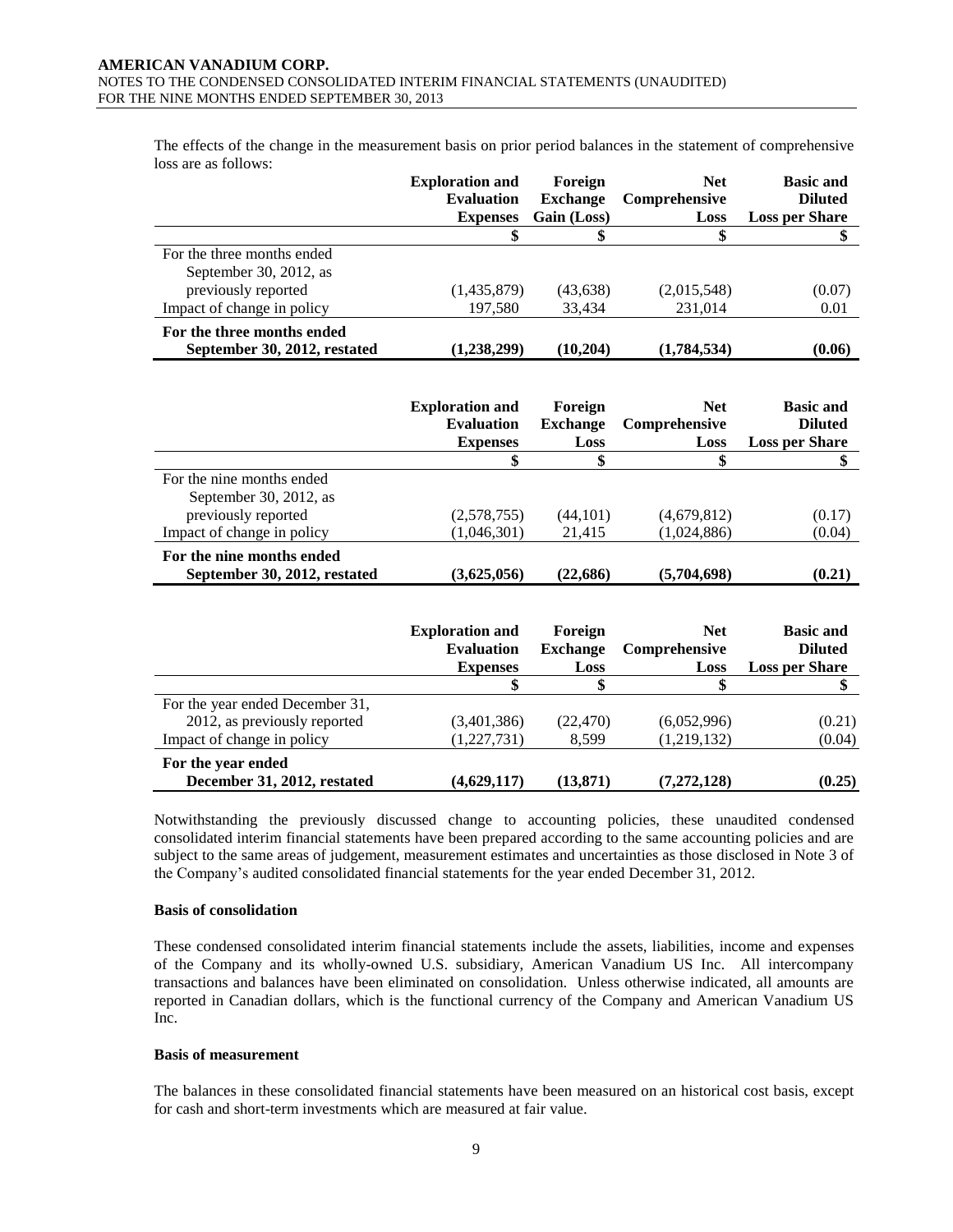# **4. EQUIPMENT**

Changes to the Company's equipment balances are as follows:

|                                 | Field     | <b>Office</b> |                 |              |
|---------------------------------|-----------|---------------|-----------------|--------------|
|                                 | Equipment | Equipment     | <b>Vehicles</b> | <b>Total</b> |
|                                 | \$        | \$            | \$              | \$           |
| Cost                            |           |               |                 |              |
| Balance, December 31, 2012      | 41,655    | 46,787        | 41,118          | 129,560      |
| <b>Additions</b>                |           | 10,668        |                 | 10,668       |
| Balance, September 30, 2013     | 41,655    | 57,455        | 41,118          | 140,228      |
| <b>Accumulated amortization</b> |           |               |                 |              |
| Balance, December 31, 2012      | 29,709    | 10.675        | 14,945          | 55,329       |
| Additions                       | 6,414     | 9,741         | 6,592           | 22,747       |
| Balance, September 30, 2013     | 36,123    | 20,416        | 21,537          | 78,076       |
| <b>Carrying value</b>           |           |               |                 |              |
| December 31, 2012               | 11,946    | 36,112        | 26,173          | 74,231       |
| September 30, 2013              | 5,532     | 37,039        | 19,581          | 62.152       |

# **5. MINERAL PROPERTIES**

#### **Acquisition costs**

As at September 30, 2013 and prior periods, the carrying values of mineral properties were comprised solely of capitalized acquisition costs for mineral rights. Changes to these carrying values are as follows:

|                           | <b>Gibellini</b> | Del Rio                  | <b>Hot Creek</b> | Total      |
|---------------------------|------------------|--------------------------|------------------|------------|
|                           |                  |                          |                  |            |
| As at December 31, 2012   | 1,873,313        | 39.683                   | 9.171            | 1,922,167  |
| Additions                 | 199,248          | $\overline{\phantom{a}}$ |                  | 199,248    |
| Write-off of water rights | (390,338)        |                          |                  | (390, 338) |
| As at September 30, 2013  | 1,682,223        | 39,683                   | 9.171            | 1,731,077  |

The Company has capitalized, rather than expensed, property acquisition costs on the basis that holding title to the related properties allows the Company to explore and develop these properties in the future. Acquiring and maintaining title to mineral properties involves certain inherent risks due to difficulties in determining the validity of certain claims as well as the potential for problems arising from the frequently ambiguous conveyance history characteristic of many mineral properties. The Company has investigated title to all of its mineral properties and, to the best of its knowledge, title to all of its properties are in good standing.

During the nine months ended September 30, 2013, the Company terminated an agreement to acquire certain water rights that were deemed no longer necessary to support development of Gibellini. As a result, \$390,338 in related capitalized costs from previous periods was written-off.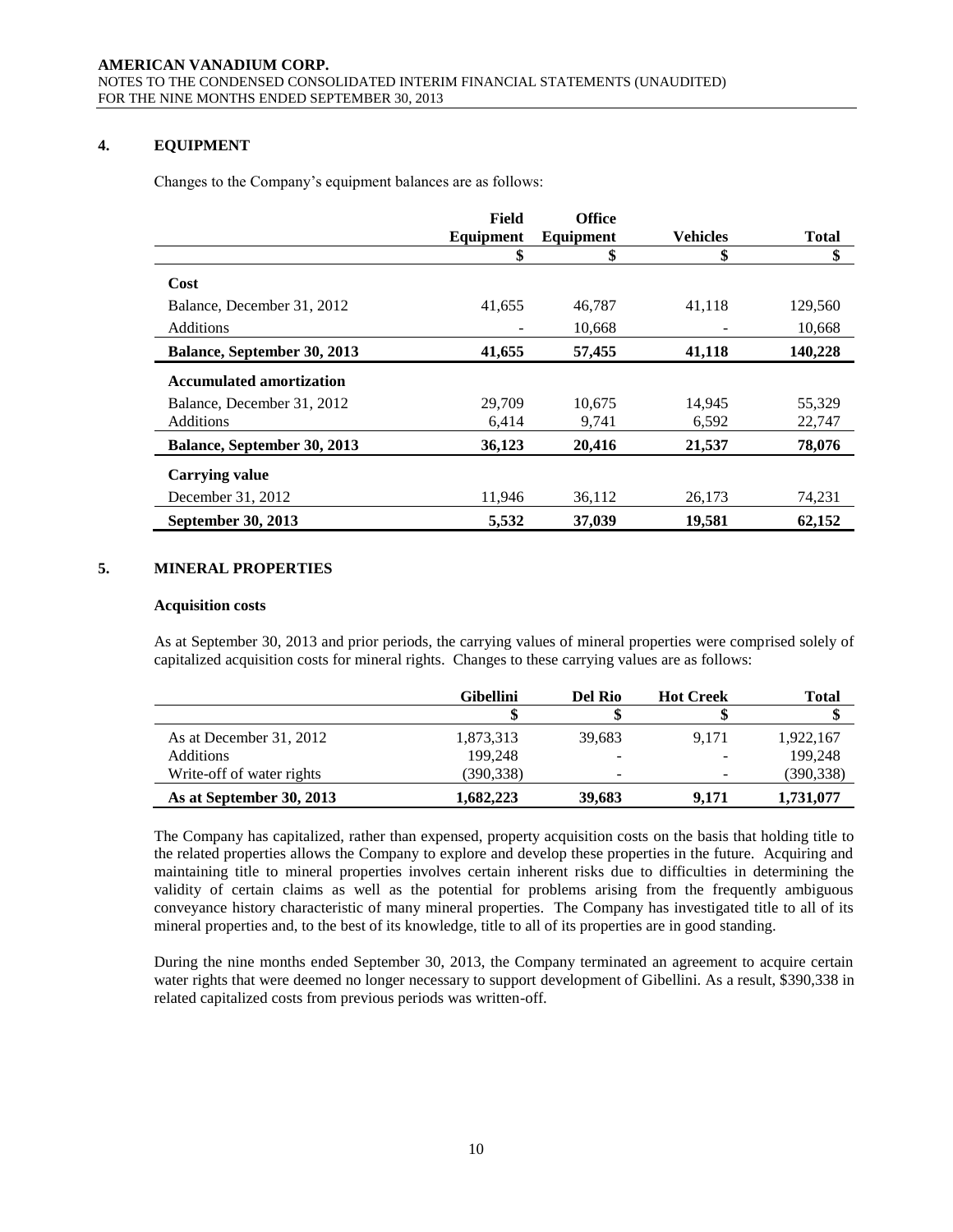#### **Exploration and evaluation expenses**

During the nine months ended September 30, 2013, exploration and evaluation expenses incurred on the Company's mineral properties were as follows:

|                              | <b>Gibellini</b> | <b>Del Rio</b> | <b>Hot Creek</b> | <b>Total</b> |
|------------------------------|------------------|----------------|------------------|--------------|
|                              | \$               | \$             |                  | \$           |
| Environmental permitting     | 817,342          |                |                  | 817,342      |
| Engineering, procurement and |                  |                |                  |              |
| construction management      | 638,959          |                |                  | 638,959      |
| Metallurgy                   | 576,431          |                |                  | 576,431      |
| Water                        | 390,338          |                |                  | 390,338      |
| General                      | 157,642          |                |                  | 157,642      |
| Property maintenance         | 68,563           | 19,443         | 2,824            | 90,830       |
| Engineering                  | 61,375           |                |                  | 61,375       |
| Power                        | 51,235           |                |                  | 51,235       |
| Geotechnical                 | 32.012           |                |                  | 32,012       |
| Drilling and trenching       | 2.575            |                |                  | 2,575        |
| Feasibility                  | (172, 371)       |                |                  | (172, 371)   |
|                              | 2,624,101        | 19,443         | 2,824            | 2,646,368    |

During the nine months ended September 30, 2013, the majority of exploration and evaluation expenses were incurred for consulting, environmental testing and other services related to the Gibellini environmental permitting process; for mine planning and design; and for metallurgical work to develop the Company's capability to produce vanadium electrolyte. Partially off-setting these costs, the Company recovered \$172,371 in over-charges incurred in previous periods for a feasibility study on Gibellini.

During the nine months ended September 30, 2012, exploration and evaluation expenses incurred on the Company's mineral properties were as follows:

|                              | <b>Gibellini</b> | <b>Del Rio</b> | <b>Hot Creek</b> | <b>Total</b> |
|------------------------------|------------------|----------------|------------------|--------------|
|                              | \$               | \$             | \$               | \$           |
| Engineering, procurement and |                  |                |                  |              |
| construction management      | 1,870,720        |                |                  | 1,870,720    |
| Environmental permitting     | 576,842          |                |                  | 576,842      |
| General                      | 272,383          |                |                  | 272,383      |
| Metallurgy                   | 270,506          |                |                  | 270,506      |
| Drilling and trenching       | 212,579          |                |                  | 212,579      |
| Geotechnical                 | 177,620          |                |                  | 177,620      |
| Property maintenance         | 74,427           | 19,139         | 2,692            | 96,258       |
| Engineering                  | 67,316           |                |                  | 67,316       |
| Microgrid                    | 63,131           |                |                  | 63,131       |
| Exploration                  | 6,549            |                |                  | 6,549        |
| Feasibility                  | 6,197            |                |                  | 6,197        |
| Power                        | 4,358            |                |                  | 4,358        |
| Water                        | 597              |                |                  | 597          |
|                              | 3,603,225        | 19,139         | 2,692            | 3,625,056    |

During the nine months ended September 30, 2012, the majority of exploration and evaluation expenses were incurred for basic mine engineering and design and for consulting work related to the Company's plan of operations, which is part of the environmental permitting process.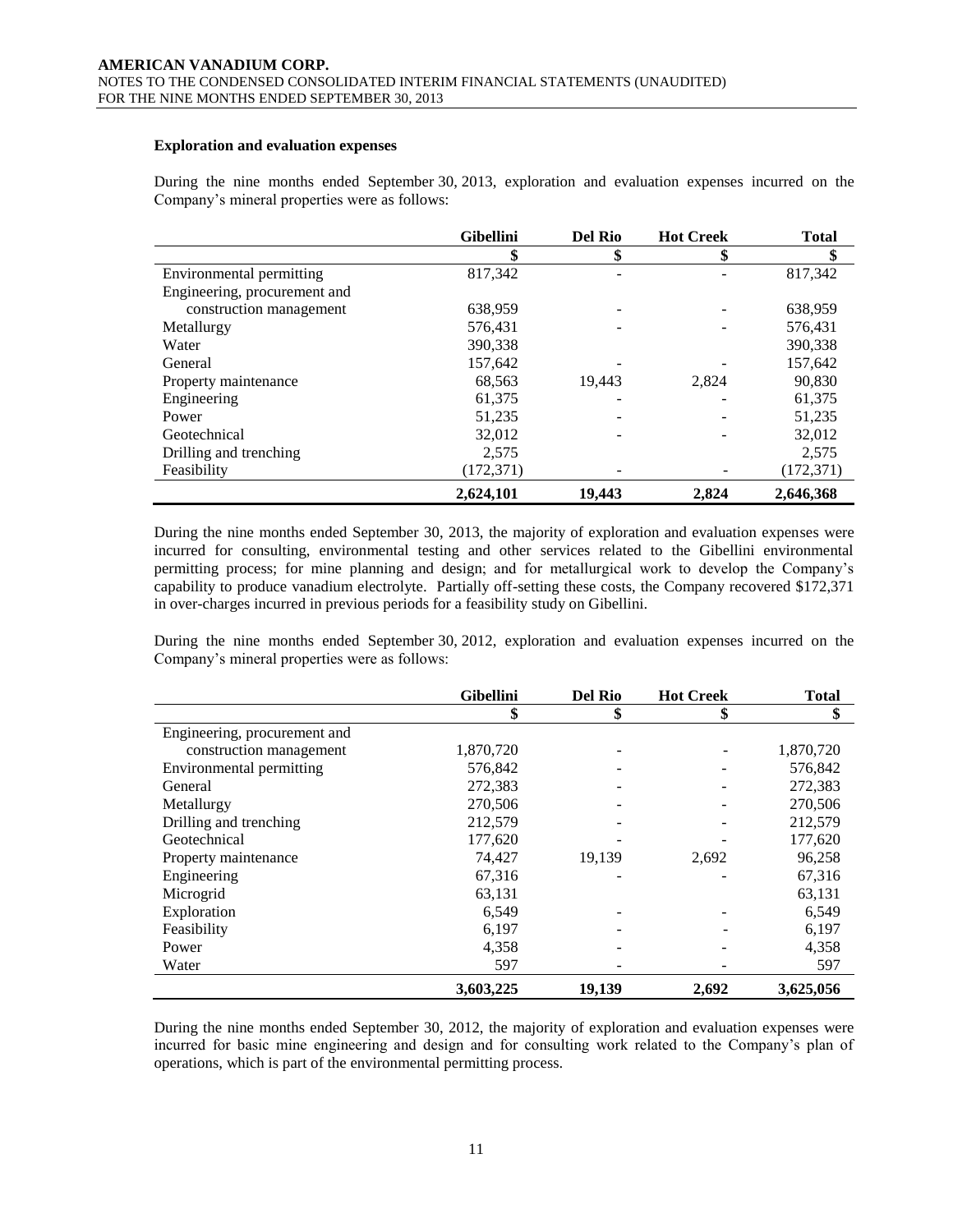#### **Summary of properties**

a) Gibellini Property, Nevada, U.S.

The Company is party to a Mineral Lease Agreement to acquire 40 unpatented lode mining claims, paying US\$60,000 upon the execution of the agreement. Pursuant to the terms of the agreement, the Company is required to pay a production royalty of 2.5% of the net smelter returns ("NSR") of all mineral substances produced from the claims, to a maximum of US\$3,000,000, at which point the production royalty decreases to 2.0%. The Company is also required to pay US\$30,000, quarterly, and such payments are credited against any future production royalties payable. As of September 30, 2013, the Company has paid a total of US\$720,000 for these advance royalty payments, including US\$90,000 paid during the nine months ended September 30, 2013.

The Company is party to a Mineral Lease Agreement to acquire 12 unpatented lode mining claims, paying US\$9,000 upon the execution of the agreement. Pursuant to the terms of the agreement the Company is required to pay an initial production royalty payment of US\$30,000 within 60 days of production from the claims and a production royalty of 3.0% of NSR of all mineral substances produced from the claims. Also, the Company must pay an escalating series of annual payments, which will be credited against any future production royalties payable. As of September 30, 2013, the Company has paid a total of US\$119,000 for these advance royalty payments; remaining payments are US\$24,000, annually. Further, the Company has the option to purchase these claims for a total purchase price of US\$1,000,000.

In 2011, the Company acquired 17 unpatented lode mining claims for US\$50,000 and the issuance of 25,000 of its common shares valued at \$33,750, in addition to US\$70,000 in previous payments.

In 2011, the Company acquired rights to water leases required for production from Gibellini from two rights holders for combined consideration of US\$295,000 and 50,000 common shares in the Company valued at \$67,500. Additionally, the Company was required to make annual rental payments of US\$125,000 to one lessor and approximately US\$106,000 to the second lessor. Subsequent to September 2013, the Company terminated the latter lease arrangement, as it was no longer deemed necessary. As a result, \$377,430 in cumulative historical payments related to the terminated lease, which had been capitalized to mineral properties, have been written-off for the nine months ended September 30, 2013.

b) Del Rio Property, Nevada, U.S.

As at September 30, 2013, the Company has 120 claims acquired through the staking process.

c) Hot Creek Property, Nevada, U.S.

As at September 30, 2013, the Company has 18 claims acquired through the staking process.

#### **Engineering, procurement and construction management**

In 2011, the Company entered into an agreement with an independent contractor who will manage various phases of the development of a mine at Gibellini. These phases include basic and detailed engineering, asset and service procurement, and mine construction. As at September 30, 2013, the contractor has completed the basic engineering phase, pending satisfactory review by the Company.

On the commencement of the basic engineering phase, the Company paid a US\$559,936 deposit, and additional monthly installments totalling US\$2,799,679 have been paid. Payments made or accrued are recorded on the consolidated balance sheet as a deferred engineering management expense, which is then recognized as an expense on a percentage-of-completion basis over the duration of the anticipated service.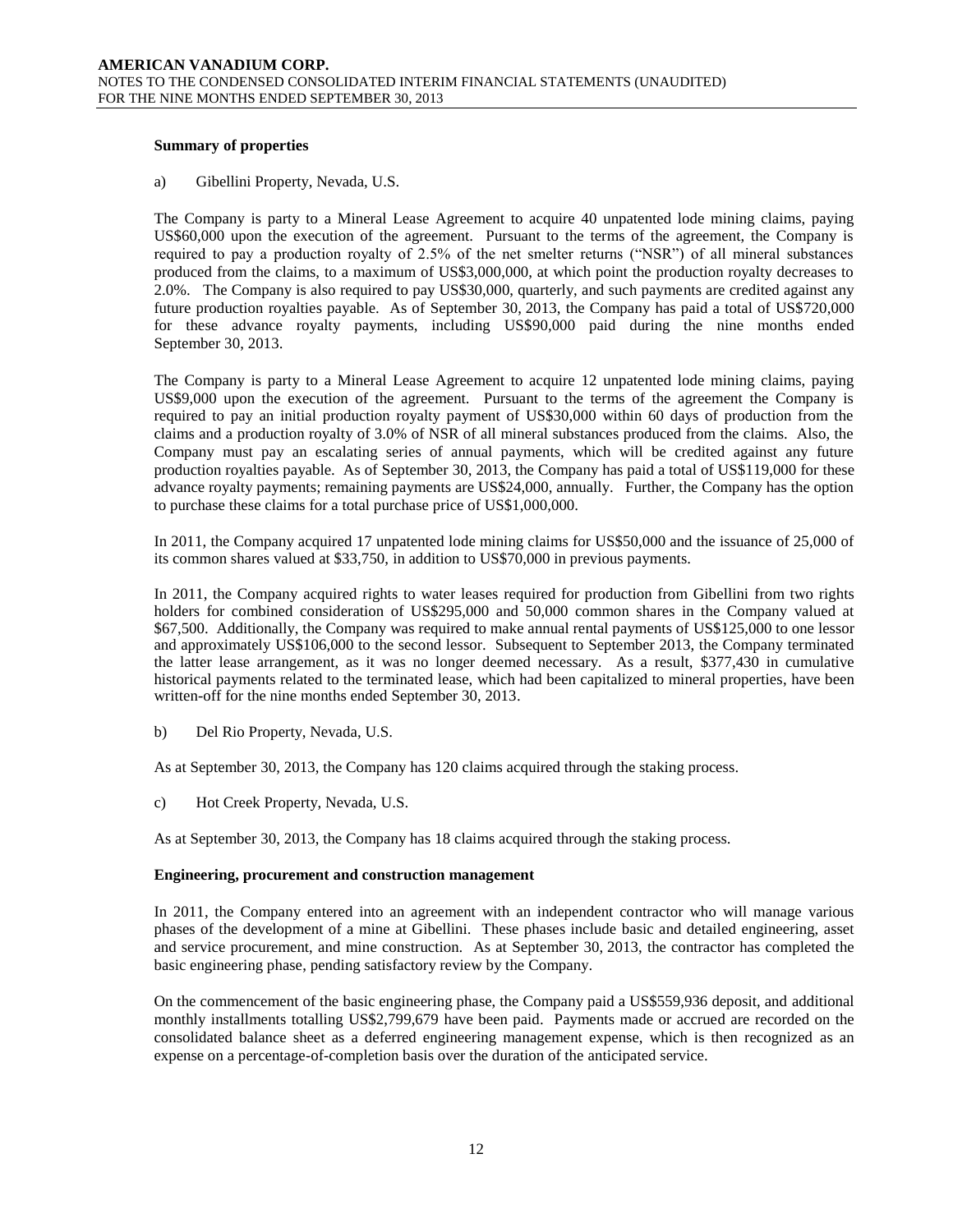Changes to the deferred engineering management expense and deposit balance are as follows:

|                                                             | Amount     |
|-------------------------------------------------------------|------------|
|                                                             |            |
| Balance, December 31, 2012                                  | 557,080    |
| Monthly installments paid or accrued                        | 537,978    |
| Expense recognized for percentage-of-completion achievement | (537, 978) |
| Foreign exchange gain                                       | 19,822     |
| Balance, September 30, 2013                                 | 576,902    |

In addition to the original scope of the engineering, procurement and construction management agreement, the Company engaged the contractor to design a borrow pit for Gibellini and an electrolyte process, for costs of US\$194,850 and US\$714,000, respectively. These costs will be incurred throughout the various stages of Gibellini's engineering and development, and for the nine months ended September 30, 2013, the Company incurred related charges of \$99,554 that is included in the engineering, procurement and construction management portion of exploration and evaluation expense, and \$334,882 that is included in the metallurgy portion.

#### **6. SHAREHOLDERS' EQUITY**

#### **Share capital**

*Authorized*

Unlimited number of common voting shares with no par value.

#### *Issued and outstanding*

|                                                                | Number of            |              |
|----------------------------------------------------------------|----------------------|--------------|
|                                                                | <b>Common Shares</b> | Amount       |
|                                                                |                      | \$           |
| Outstanding, January 1, 2012                                   | 27,443,397           | 14,058,111   |
| Issued through private placements, net of share issuance costs | 5,780,853            | 3,211,082    |
| Issued on exercise of stock options                            | 200,000              | 121,994      |
| Issued on employment signing bonus                             | 100,000              | 70,000       |
| Outstanding, December 31, 2012                                 | 33,524,250           | 17,461,187   |
| Issued through private placements, net of share issuance costs | 9,737,698            | 4,744,704    |
| Issued on exercise of stock options                            | 53,250               | 56,151       |
| Outstanding, September 30, 2013                                | 43, 315, 198         | 22, 262, 042 |

On September 12, 2012, the Company completed a non-brokered private placement of 3,225,854 common share units at a price of \$0.62 per unit for gross proceeds of \$2,000,030. Each unit consists of one common share and one-half of one common share purchase warrant. Each whole common share purchase warrant entitles the holder to purchase an additional common share at a price of \$1.00 until March 12, 2014. The value of these units has been bifurcated between common shares at a value of \$0.55 per share and warrants at a value of \$0.07 per one-half warrant. Transaction costs for the private placement, which include cash commissions, and legal and other fees, totalled \$86,985.

Between December 19, 2012 and December 21, 2012, the Company completed non-brokered private placements of 2,554,999 common share units at a price of \$0.65 per unit for gross proceeds of \$1,660,749.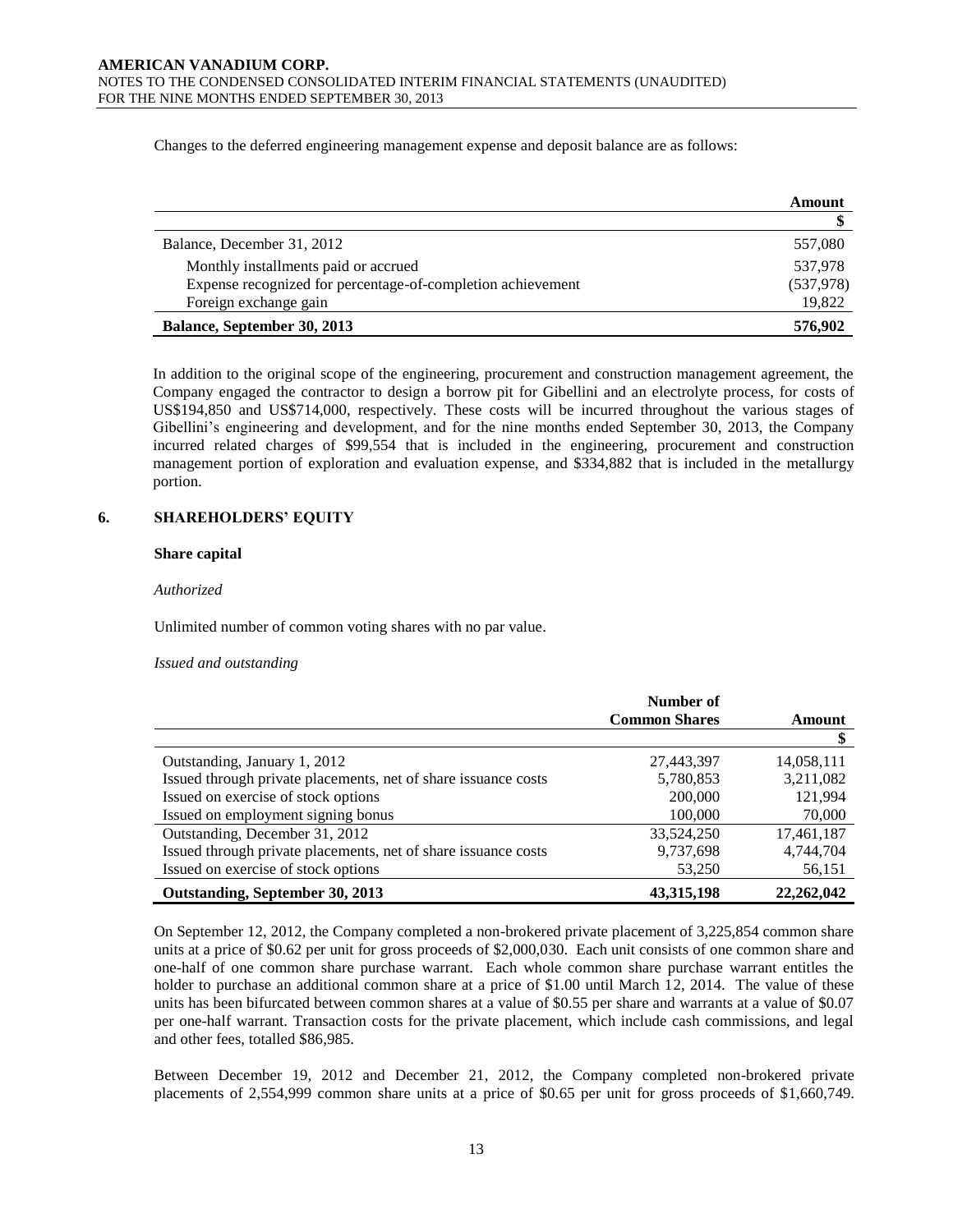Each unit consists of one common share and one-half of one common share purchase warrant. Each whole common share purchase warrant entitles the holder to purchase an additional common share at a price of \$1.00 until December 19, 2013 or December 21, 2013. The full value of these units is attributed to the value of the common shares. An additional 139,245 agent's warrants were issued as part of this private placement with a fair value of \$28,763. Each agent's warrant entitles the holder to purchase one common share at a price of \$1.00 per common share until December 19, 2013 or December 21, 2013. Transaction costs for the private placements, which include the fair value of agent's warrants, cash commissions, and legal and other fees, totalled \$139,627 of which \$136,902 was recorded in 2012 and \$2,725 in the three months ended March 31, 2013.

On April 11, 2013, the Company completed a non-brokered private placement of 1,607,698 common share units at a price of \$0.70 per unit for gross proceeds of \$1,125,388. Each unit consists of one common share and onehalf of one common share purchase warrant. Each whole common share purchase warrant entitles the holder to purchase an additional common share at a price of \$1.20 until April 11, 2014. The value of these units has been bifurcated between common shares at a value of \$0.58 per share and warrants at a value of \$0.12 per one-half warrant. An additional 840 agent's warrants were issued as part of this private placement with a fair value of \$93. Each agent's warrant entitles the holder to purchase one common share at a price of \$1.20 per common share until April 11, 2014. Transaction costs for the private placement, which include cash commissions, and legal and other fees, totalled \$14,075.

On September 30, 2013, the Company completed a non-brokered private placement of 8,130,000 common share units at a price of \$0.50 per unit for gross proceeds of \$4,065,000. Each unit consists of one common share, one-half of one common share purchase warrant exercisable at \$0.60 ("0.60 Warrant") and one-half of one common share purchase warrant exercisable at \$0.80 ("0.80 Warrant"). Each whole \$0.60 Warrant entitles the holder to purchase an additional common share at a price of \$0.60 until March 30, 2014 and each whole \$0.80 Warrant entitles the holder to purchase an additional common share at a price of \$0.80 until September 30, 2015. The value of these units has been bifurcated between common shares at a value of \$0.49 per share with the residual value of \$0.01 being attributed to the warrants. Agents for the private placement received 23,100 of the \$0.60 Warrants and 23,100 of the \$0.80 Warrants with a combined fair value of \$3,628. Transaction costs for the private placement, which include cash commissions, and legal and other fees, totalled \$154,663.

During the nine months ended September 30, 2013, the Company issued 53,250 common shares on the exercise of stock options. Cash proceeds from the exercise of these options were \$37,276 and an additional \$18,875 in fair value attributed to these options at the time of grant was reclassified from equity reserves to share capital.

Subsequent to September 30, 2013, the Company issued an additional 3,500,000 common share units for gross proceeds of \$1,765,000. Refer to Note 13 for additional information on this placement.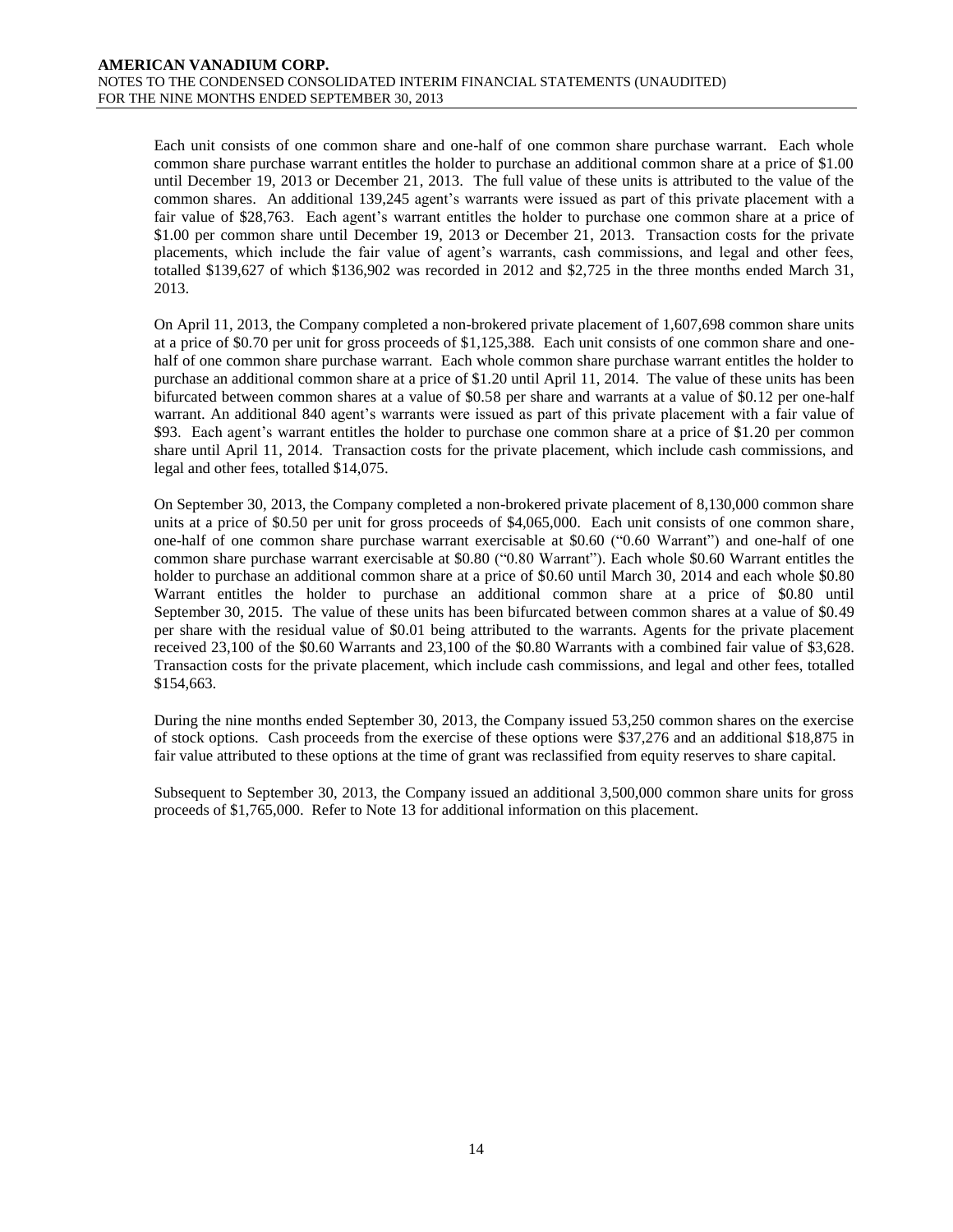# **Warrants**

Changes to the balance of warrants outstanding are as follows:

|                                               | Number of<br><b>Warrants</b> | Weighted<br>Average<br><b>Exercise</b><br>Price | Weighted<br>Average<br><b>Fair Value</b> | Weighted<br>Average<br><b>Remaining</b><br>Life |
|-----------------------------------------------|------------------------------|-------------------------------------------------|------------------------------------------|-------------------------------------------------|
|                                               |                              | \$                                              | \$                                       | (Years)                                         |
| Outstanding, January 1, 2012                  | 2,353,400                    | 1.92                                            | 0.28                                     |                                                 |
| Warrants expired                              | (1,602,983)                  | 1.88                                            | 0.07                                     |                                                 |
| Warrants issued as part of common share units | 2,890,425                    | 1.00                                            | 0.08                                     |                                                 |
| Warrants issued as agent's and finder's fees  | 139,245                      | 1.00                                            | 0.21                                     |                                                 |
| Outstanding, December 31, 2012                | 3,780,087                    | 1.20                                            | 0.21                                     |                                                 |
| Warrants issued as part of common share units | 8,933,848                    | 0.74                                            | 0.03                                     |                                                 |
| Warrants issued as finder's fees              | 47,040                       | 0.71                                            | 0.08                                     |                                                 |
| Warrants expired                              | (750, 417)                   | 2.00                                            | 0.71                                     |                                                 |
| Outstanding, September 30, 2013               | 12,010,558                   | 0.81                                            | 0.04                                     | 0.97                                            |

The fair value of warrants included in common share units is determined as the excess in the value of the unit over the market price of the Company's common shares on the date the units are issued.

The fair value of agents' and finders' warrants issued on a stand-alone basis is determined using the Black-Scholes option pricing model.

The following warrants were outstanding and exercisable as at September 30, 2013:

|                    |                       | Number of<br><b>Warrants</b> |
|--------------------|-----------------------|------------------------------|
|                    |                       | <b>Outstanding and</b>       |
| <b>Expiry date</b> | <b>Exercise Price</b> | <b>Exercisable</b>           |
|                    | \$                    |                              |
| December 19, 2013  | 1.00                  | 1,349,206                    |
| December 21, 2013  | 1.00                  | 67,537                       |
| March 12, 2014     | 1.00                  | 1,612,927                    |
| March 30, 2014     | 0.60                  | 4,088,100                    |
| April 11, 2014     | 1.20                  | 804,688                      |
| September 30, 2015 | 0.80                  | 4,088,100                    |
|                    |                       | 12,010,558                   |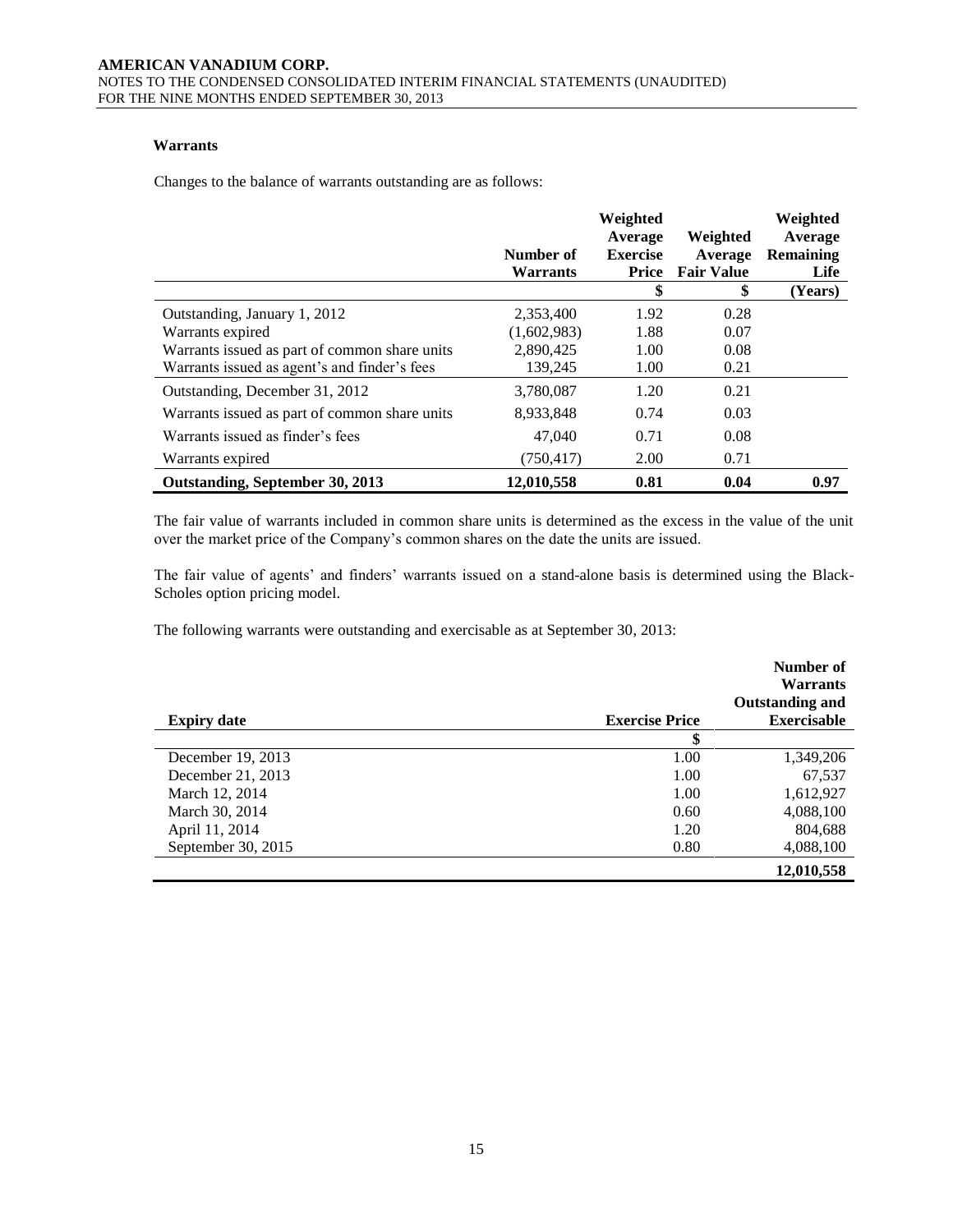### **Share-based compensation**

#### *Stock options*

The Company adopted an incentive stock option plan, provided that the number of common shares reserved for issuance will not exceed 10% of the issued and outstanding common shares.

Stock option transactions and the number of stock options outstanding are summarized as follows:

|                                 | Number of<br><b>Stock Options</b> | Weighted<br>Average<br><b>Exercise</b><br>Price | Weighted<br>Average<br><b>Fair Value</b> | Weighted<br>Average<br><b>Remaining</b><br>Life |
|---------------------------------|-----------------------------------|-------------------------------------------------|------------------------------------------|-------------------------------------------------|
|                                 |                                   | \$                                              | \$                                       | (Years)                                         |
| Outstanding, January 1, 2012    | 2,325,500                         | 0.88                                            | 0.64                                     |                                                 |
| Options granted                 | 665,000                           | 0.73                                            | 0.37                                     |                                                 |
| Options exercised               | (200,000)                         | 0.35                                            | 0.26                                     |                                                 |
| Options cancelled or forfeited  | (235,000)                         | 1.29                                            | 0.94                                     |                                                 |
| Outstanding, December 31, 2012  | 2,555,500                         | 0.84                                            | 0.58                                     |                                                 |
| Options granted                 | 340,000                           | 0.72                                            | 0.36                                     |                                                 |
| Options expired                 | (138,000)                         | 1.30                                            | 0.89                                     |                                                 |
| Options exercised               | (53,250)                          | 0.70                                            | 0.36                                     |                                                 |
| Options cancelled or forfeited  | (50,000)                          | 1.00                                            | 0.74                                     |                                                 |
| Outstanding, September 30, 2013 | 2,654,250                         | 0.80                                            | 0.53                                     | 2.68                                            |

The Company has an incentive stock option plan allowing the Board of Directors of the Company to, at its discretion, and in accordance with the requirements of the Exchange, grant to directors, officers, employees and technical consultants to the Company, non-transferable options to purchase common shares in the Company at a specified exercise price. Such options will be exercisable for a period of up to five years from the date of grant. Vesting terms are determined by the Board of Directors at the time of grant.

The fair values of the stock options granted during the nine months ended September 30, 2013 and the year ended December 31, 2012 have been estimated using the Black-Scholes option pricing model. The weighted average assumptions used in the pricing model for these options are as follows:

|                                 | <b>Nine Months Ended</b><br><b>June 30, 2013</b> | Year Ended<br>December 31, 2012 |
|---------------------------------|--------------------------------------------------|---------------------------------|
| Risk-free interest rate         | $1.36\%$                                         | $1.09\%$                        |
| Annual dividends                | ۰                                                |                                 |
| Expected stock price volatility | 83.29%                                           | 85.79%                          |
| Expected forfeiture rate        | 19.28%                                           | 20.31\%                         |
| Expected life                   | 3.17 years                                       | $2.55$ years                    |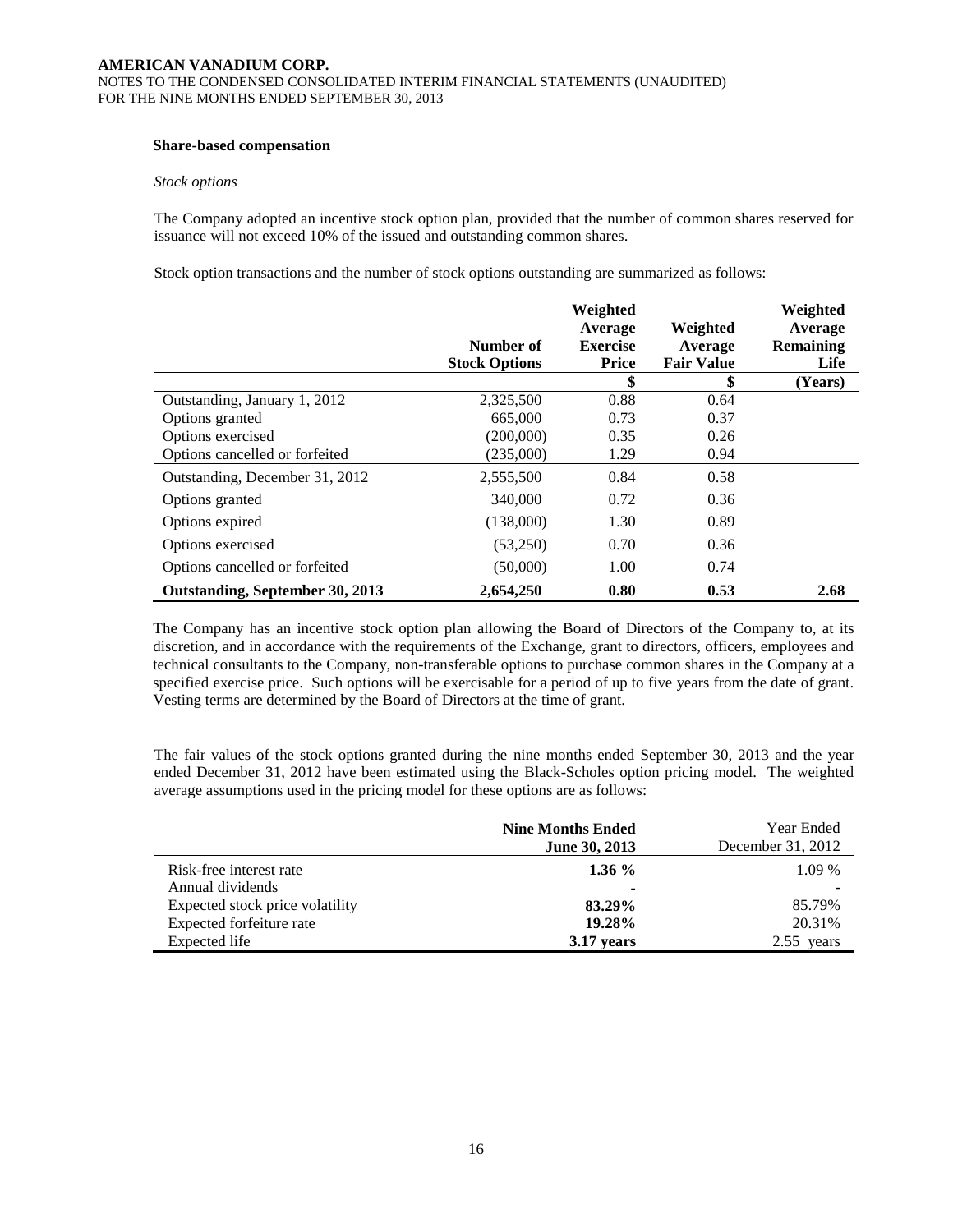|                    |                       |                          | Number of          |
|--------------------|-----------------------|--------------------------|--------------------|
|                    |                       | <b>Number of Options</b> | <b>Options</b>     |
| <b>Expiry date</b> | <b>Exercise Price</b> | Outstanding              | <b>Exercisable</b> |
|                    | \$                    |                          |                    |
| January 21, 2015   | 0.35                  | 687,500                  | 687,500            |
| April 1, 2015      | 0.75                  | 40,000                   | 40,000             |
| August 18, 2015    | 0.75                  | 50,000                   | 50,000             |
| November 2, 2015   | 0.70                  | 275,000                  | 275,000            |
| December 13, 2015  | 1.00                  | 10,000                   | 10,000             |
| December 29, 2015  | 1.05                  | 15,000                   | 15,000             |
| December 31, 2015  | 1.14                  | 50,000                   | 50,000             |
| February 7, 2016   | 1.56                  | 100,000                  | 100,000            |
| March 7, 2016      | 1.50                  | 25,000                   | 25,000             |
| March 23, 2016     | 1.53                  | 300,000                  | 300,000            |
| July 19, 2016      | 1.34                  | 100,000                  | 100,000            |
| August 2, 2016     | 1.25                  | 50,000                   | 50,000             |
| February 6, 2017   | 0.77                  | 65,000                   | 65,000             |
| April 3, 2017      | 0.70                  | 100,000                  | 100,000            |
| April 12, 2017     | 0.74                  | 50,000                   | 50,000             |
| May 31, 2017       | 0.70                  | 96,750                   | 96,750             |
| June 15, 2017      | 0.74                  | 300,000                  | 300,000            |
| January 7, 2018    | 0.90                  | 30,000                   | 22,500             |
| August 26, 2018    | 0.70                  | 310,000                  | 27,500             |
|                    |                       | 2,654,250                | 2,364,250          |

The following stock options were outstanding and exercisable at September 30, 2013:

Subsequent to September 30, 2013, the Company issued an additional 1,195,000 options with an exercise price of \$0.60 and a life of five years to directors, employees and certain consultants to the Company.

#### *Restricted stock units ("RSUs")*

The Company has an RSU plan, allowing the Board of Directors of the Company, at its discretion and in accordance with the requirements of the Exchange, to grant to directors, officers, employees and consultants to the Company, non-transferable RSUs. Upon meeting certain operational milestones or other vesting conditions, the RSUs will be exchanged for common shares in the Company for the recipient's benefit. RSUs will expire three years from grant if performance-based vesting conditions are not met.

The maximum number of RSUs that can be issued under the RSU plan is 3,500,000 and the combined maximum number of common shares issuable under the RSU and stock options plans shall not exceed a rolling 10% of the Company's issued and outstanding number of common shares. The company may grant, subject to Exchange approval, compensatory shares or RSUs outside the RSU plan, which may have different characteristics than those permitted by the plan.

As at September 30, 2013, no RSUs had been granted, but subsequent to September 30, 2013, the Company issued 200,000 RSUs to an employee of the Company. These RSUs will vest in tranches as certain environmental permitting and mine development milestones for Gibellini are achieved.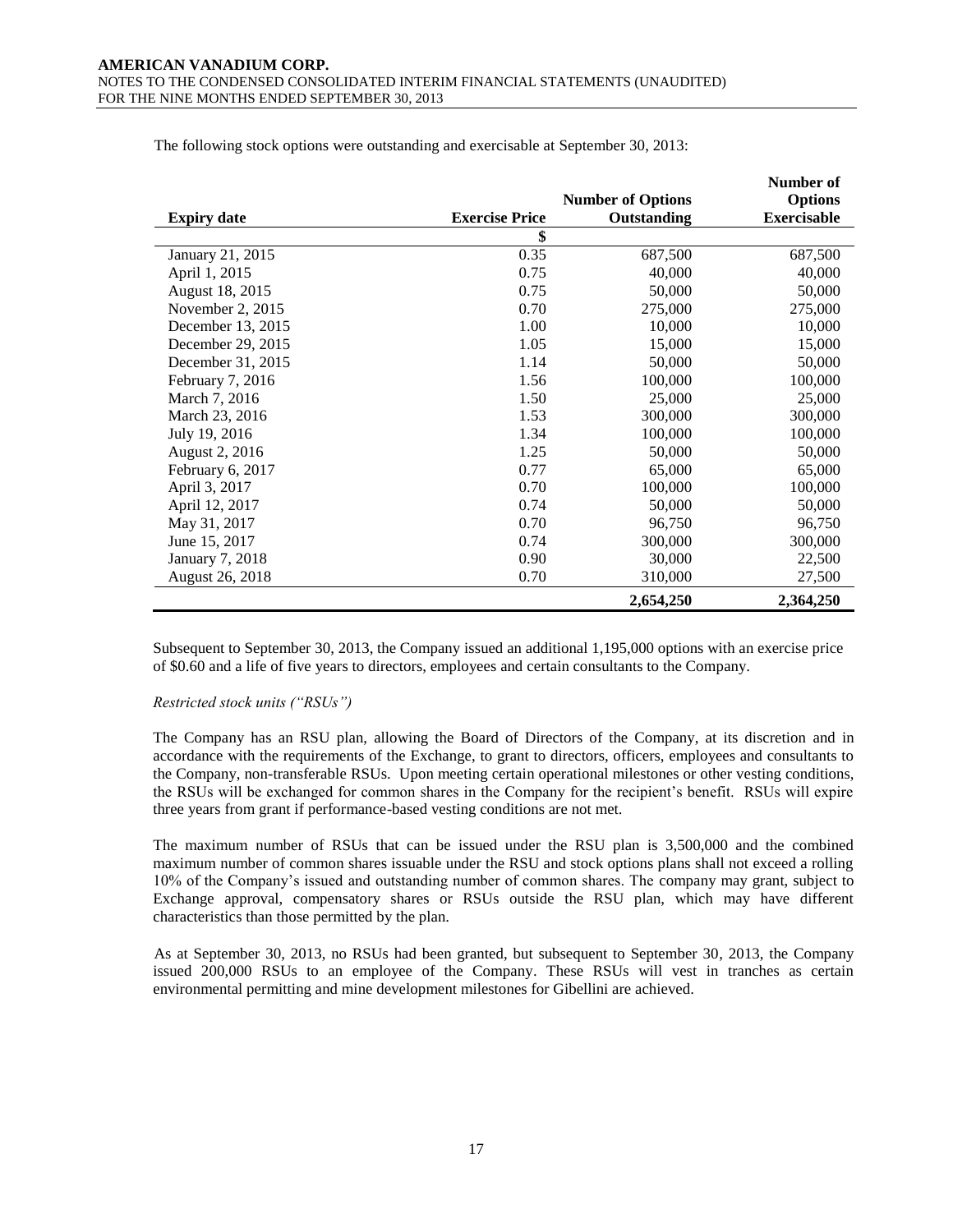#### *Performance-based compensatory shares*

The Company will issue common shares to certain employees, subject to achieving certain performance-based milestones. These shares are not issuable pursuant to the Company's RSU plan, and were separately approved by the Exchange, but they contain the same characteristics of an RSU, except there is no defined expiration period.

• In 2011 and 2012, the Company granted 900,000 of its common shares in a series of tranches to certain officers upon achieving various milestones for the development of the Gibellini Property. In 2011, the first milestone was met and 75,000 of these shares, valued at \$78,750, were issued and an additional 100,000 of these shares, valued at \$70,000, were issued in 2012.

The performance milestones for the issuance of the remaining 725,000 shares are as follows:

| <b>Performance Milestone</b>                               | <b>Number of Shares Issuable</b> |
|------------------------------------------------------------|----------------------------------|
| Project permitting for the Gibellini property              | 175,000                          |
| Design and construction of mine leach pad on the Gibellini |                                  |
| property                                                   | 200,000                          |
| Economic production of the Gibellini property              | 350,000                          |

- On May 17, 2013, the Company granted 60,000 common shares to a consultant of the Company subject to the completion of certain business development and planning milestones. It is anticipated that these milestones will be met in the final quarter of 2013.
- An additional 2,600,000 common shares have been approved for issuance by shareholders. As at September 30, 2013 Exchange approval for these shares has not been received.

# **7. RELATED PARTY TRANSACTIONS**

Office facilities and administrative services for the nine months ended September 30, 2013 includes a \$58,500 (2012 - \$58,500) expense for financial, accounting and corporate services provided by a company jointly controlled by a director of the Company, of which \$7,339 (December 31, 2012 - \$27,605) is included in accounts payable and accrued liabilities.

Consulting expenses for the nine months ended September 30, 2013, includes a \$135,000 expense (2012 - \$135,000) for business development services provided by a company jointly controlled by a director of the Company.

Included in prepaid expenses as at September 30, 2013 is \$10,000 (December 31, 2012 - \$10,000) advanced to the Chief Executive Officer of the Company for corporate expenses to be incurred on the Company's behalf. Included in accounts payable and accrued liabilities is a total of \$22,245 (December 31, 2012 - \$10,186) owing to this officer.

Included in accounts payable and accrued liabilities as at September 30, 2013 is a total of \$32,094 (December 31, 2012 - \$21,453) owing to the Executive VP, Operations; and \$5,125 (December 31, 2012 - \$4,343) owing to the Vice President, Environmental.

These transactions were in the normal course of operations and were measured at the exchange amount, which is the amount of consideration established and agreed to by the related parties.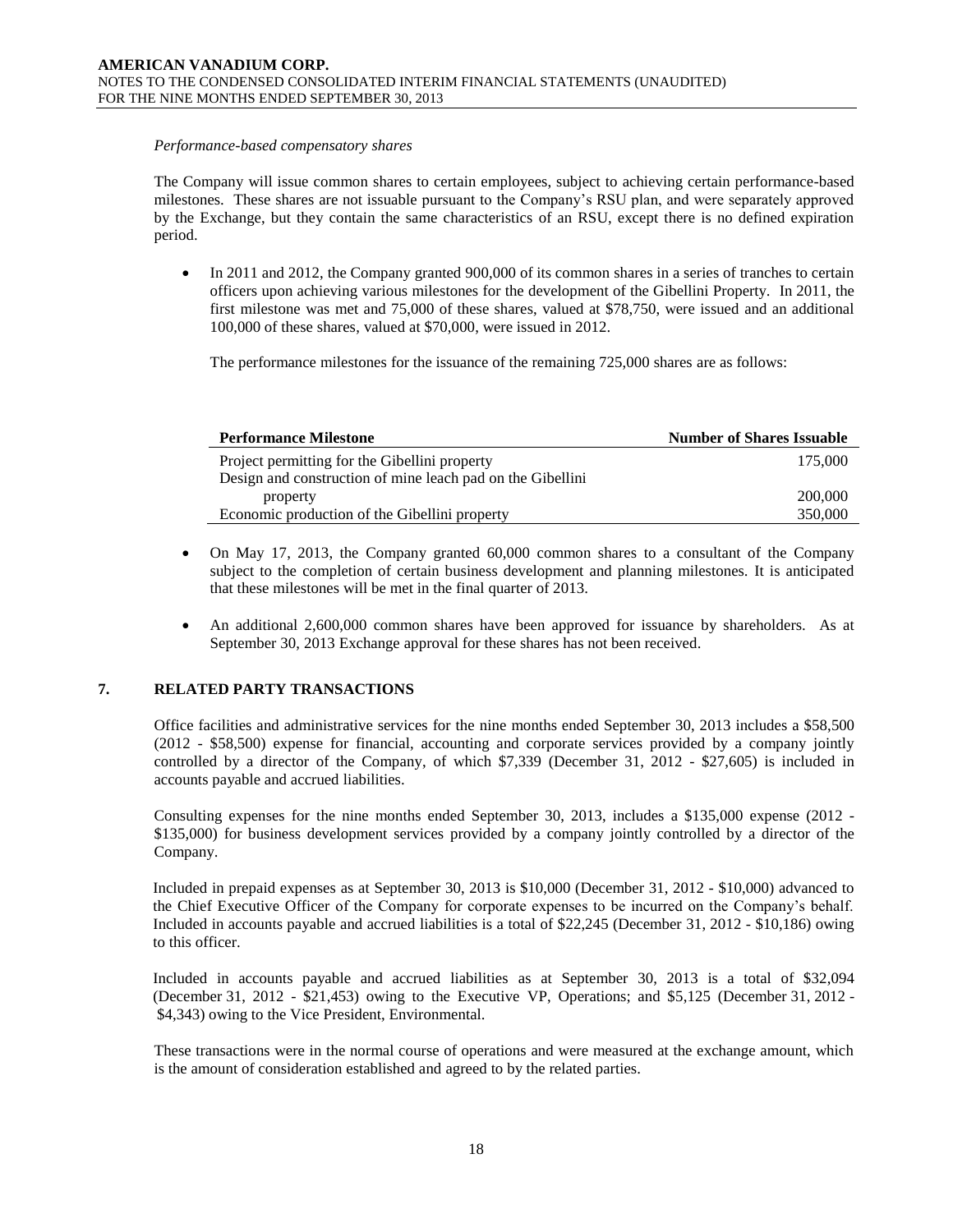### **8. SEGMENTED INFORMATION**

The Company has one reportable operating segment, being the acquisition and exploration of mineral properties. Geographical information is as follows:

|                              | <b>Net Comprehensive Loss</b> |                    |  |
|------------------------------|-------------------------------|--------------------|--|
| <b>Nine Months Ended</b>     | <b>September 30, 2013</b>     | September 30, 2012 |  |
|                              |                               |                    |  |
| Canada                       | 1,312,773                     | 1,759,629          |  |
| <b>United States</b>         | 2,959,668                     | 3,945,069          |  |
| Total net comprehensive loss | 4,272,441                     | 5,704,698          |  |

|                      |              | <b>Total Assets as at</b> |
|----------------------|--------------|---------------------------|
|                      | September 30 | December 31               |
|                      | 2013         | 2012                      |
|                      |              |                           |
| Canada               | 3,489,587    | 1,732,367                 |
| <b>United States</b> | 2,659,624    | 2,916,519                 |
| Total assets         | 6,149,211    | 4,648,886                 |

# **9**. **FINANCIAL INSTRUMENTS AND RISK MANAGEMENT**

As at September 30, 2013, the Company's financial instruments are comprised of cash, amounts receivable, reclamation deposits and accounts payable and accrued liabilities. With the exception of cash and restricted cash, all financial instruments held by the Company are measured at amortized cost. The fair values of these financial instruments approximate their carrying value due to their short-term maturities. Fair values of financial instruments are classified in a fair value hierarchy based on the inputs used to determine fair values. The levels of the fair value hierarchy are as follows:

- Level 1 Unadjusted quoted prices in active markets for identical assets or liabilities;
- Level 2 Inputs other than quoted prices that are observable for the asset or liability either directly (i.e. as prices) or indirectly (i.e. derived from prices); and
- Level 3 Inputs that are not based on observable market data (unobservable inputs).

Financial instruments measured at fair value on the balance sheet are summarized in levels of fair value hierarchy as follows:

|      | <b>Level 1</b> | <b>Level 2</b> | <b>Level 3</b> |
|------|----------------|----------------|----------------|
|      | ۱П             | m<br>۰D        | ۰D             |
| Cash | 3,398,134      | ۰              |                |

The Company's financial instruments are exposed to certain financial risks, including currency risk, credit risk, liquidity risk and interest rate risk.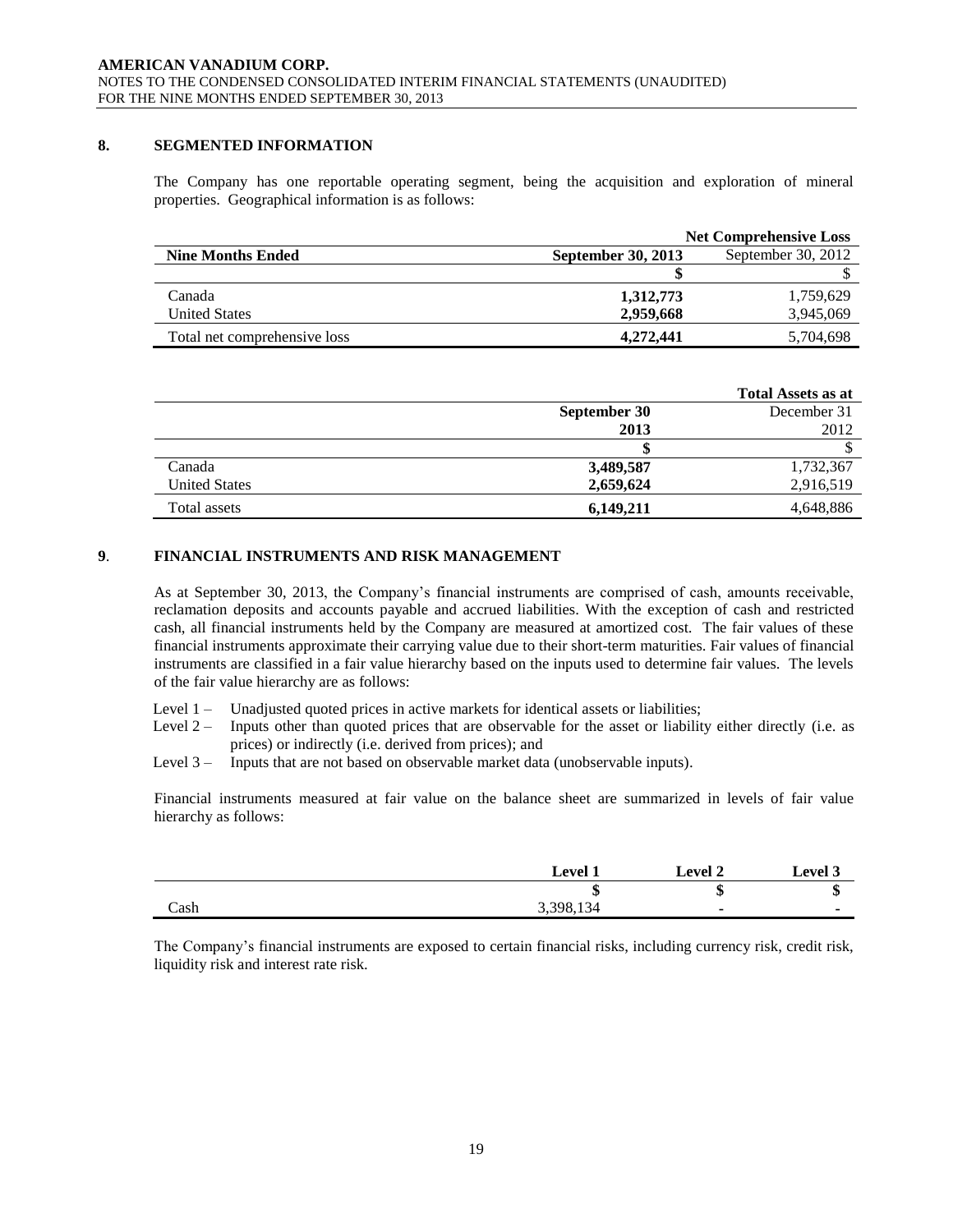#### *Currency risk*

A portion of the Company's expenses are incurred in United States dollars and financial instrument balances are held in this currency. A significant change in the currency exchange rates between the Canadian dollar relative to the United States dollar could have a negative effect on the Company's results of operations, financial position or cash flows.

The Company has not hedged its exposure to currency fluctuations and, as at September 30, 2013, the Company held \$359,398 (December 31, 2012- \$133,507) in United States dollars. A prolonged \$0.10 increase (decrease) in the value of the Canadian dollar compared with the United States dollar would result in a \$35,940 foreign exchange loss (gain) based on United States dollar holdings as at September 30, 2013.

#### *Credit risk*

Credit risk is the risk of an unexpected loss if a customer or third party to a financial instrument fails to meet its contractual obligations. The Company's credit risk is primarily attributable to its cash. The Company limits exposure to credit risk by maintaining its cash with large financial institutions. The Company does not have cash that is invested in asset backed commercial paper.

#### *Liquidity risk*

Liquidity risk is the risk that the Company will not be able to meet its financial obligations as they fall due. The Company requires additional financing to fund its existing financial obligations. Although, the Company has successfully accessed capital markets to fund its operations to date and management believes such sources remain available to the Company in the future, there is no assurance that such financing will be available to the Company on favourable terms.

#### *Interest rate risk*

Interest rate risk is the risk that the fair value or future cash flows of a financial instrument will fluctuate because of changes in market interest rates. As the Company's cash is currently held in short-term interest bearing accounts which pay relatively low rates of interest, the Company considers the interest rate risk to be limited.

# **10. CAPITAL MANAGEMENT**

The Company manages its capital structure and makes adjustments to it, based on the funds available to the Company, in order to support the acquisition, exploration and development of resource properties. The Board of Directors does not establish quantitative return on capital criteria for management, but rather relies on the expertise of the Company's management to sustain future development of the business.

The properties in which the Company currently has an interest are in the exploration stage; as such the Company is dependent upon external financings to fund activities. In order to carry out planned exploration and pay for administrative costs, the Company will spend its existing working capital and will attempt to raise additional funds as needed.

Management reviews its capital management approach on an ongoing basis and believes that this approach, given the relative size of the Company, is reasonable.

There were no changes in the Company's approach to capital management during the nine months ended September 30, 2013. The Company is not subject to externally imposed capital requirements.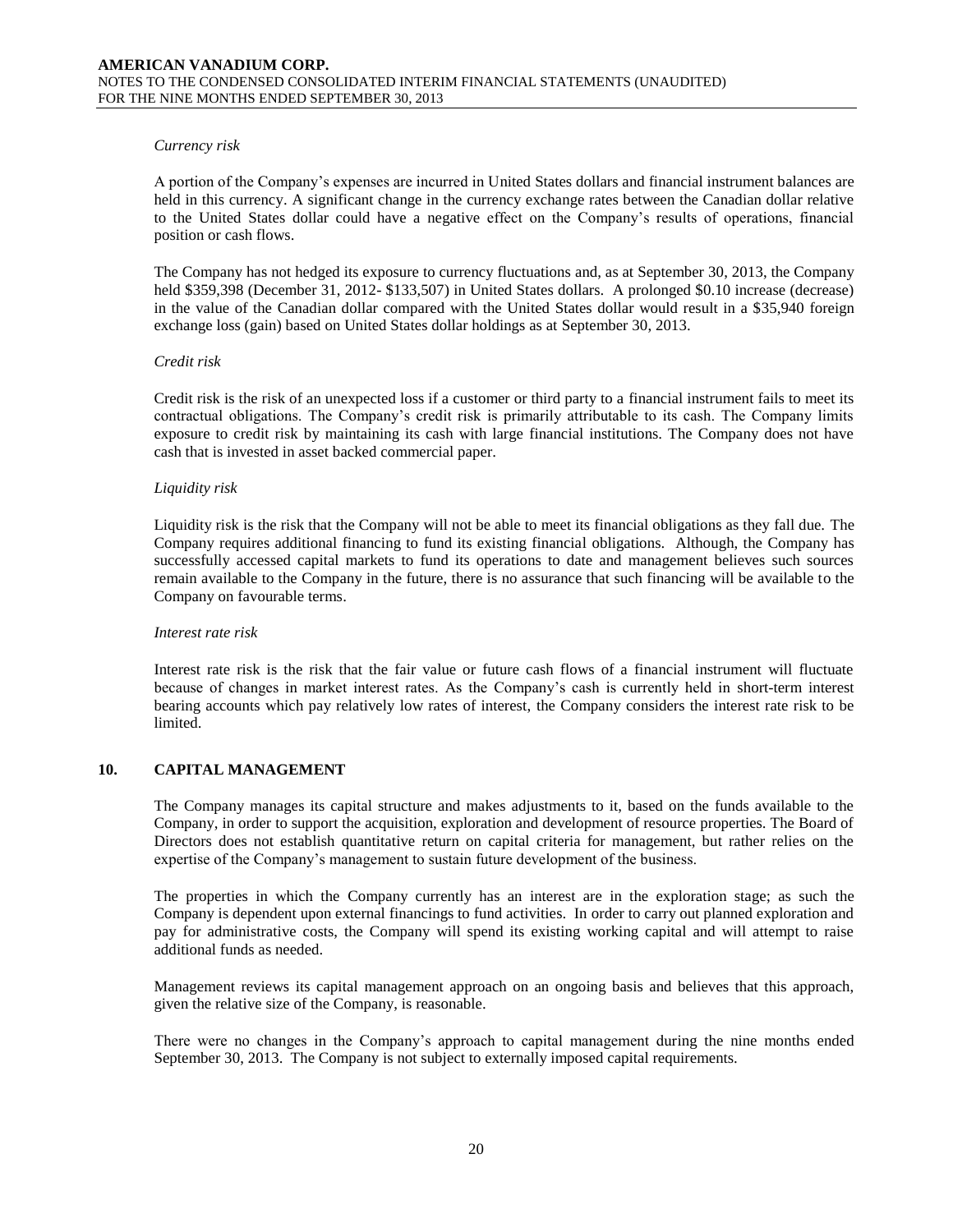### **11. LOSS PER SHARE**

The numerators and denominators of basic and diluted loss per share for the three months and nine months ended September 30, 2013 and 2012 are as follows:

|                                              | <b>Three Months Ended</b><br>September 30 |             | <b>Nine Months Ended</b><br>September 30 |             |
|----------------------------------------------|-------------------------------------------|-------------|------------------------------------------|-------------|
|                                              | 2013                                      | 2012        | 2013                                     | 2012        |
| Net loss - numerator                         | \$1,332,815                               | \$1,784,534 | \$4,272,441                              | \$5,704,698 |
| Basic and diluted weighted average number of |                                           |             |                                          |             |
| common shares outstanding - denominator      | 35, 185, 198                              | 28.374.542  | 34,460,862                               | 27,818,453  |
| Basic and diluted loss per share             | \$0.04                                    | \$0.06      | \$0.12                                   | \$0.21      |

The Company incurred net losses for all periods reported, so no dilutive impact of in-the-money stock options and warrants has been included in the calculation of diluted weighted average number of common shares outstanding.

# **12. COMMITMENTS AND CONTINGENCIES**

The Company is committed to the following expenditures:

|                             | <b>Remainder</b> |              |             |                           |                          |
|-----------------------------|------------------|--------------|-------------|---------------------------|--------------------------|
| Nature of payment           | of $2013$        | 2014         | 2015        | 2016                      | 2017                     |
| Mineral rights <sup>1</sup> | US\$24,000       | US\$144,000  | US\$144,000 | US\$144,000               | US\$144,000              |
| Water rights <sup>2</sup>   | US\$125,000      | US\$125,000  | US\$125,000 | US\$125,000               | US\$125,000              |
| <b>Salaries</b>             | US\$50,000       | US\$50,000   |             |                           |                          |
| Office lease                | Cdn\$35.204      | Cdn\$140.816 |             | Cdn\$140.816 Cdn\$140.816 | $\overline{\phantom{a}}$ |

<sup>1.</sup> As described in Note 5, the Company makes NSR prepayments in order to acquire and maintain mineral rights to its properties. To maintain certain of its properties in good standing, the Company is required to continue making these payments. While not contractually committed to further payments, the Company considers these to be constructive commitments.

<sup>2.</sup> As described in Note 5, the Company makes annual rental payments to maintain water rights for its properties. While not contractually committed to further payments, the Company considers these to be constructive commitments.

As discussed in Note 6, the Company has 785,000 RSUs outstanding that would result in the issuance of up to 785,000 common shares, contingent on meeting certain operational milestones. As the events that would result in the issuance of these shares have not occurred, no provision for their payment has been recorded.